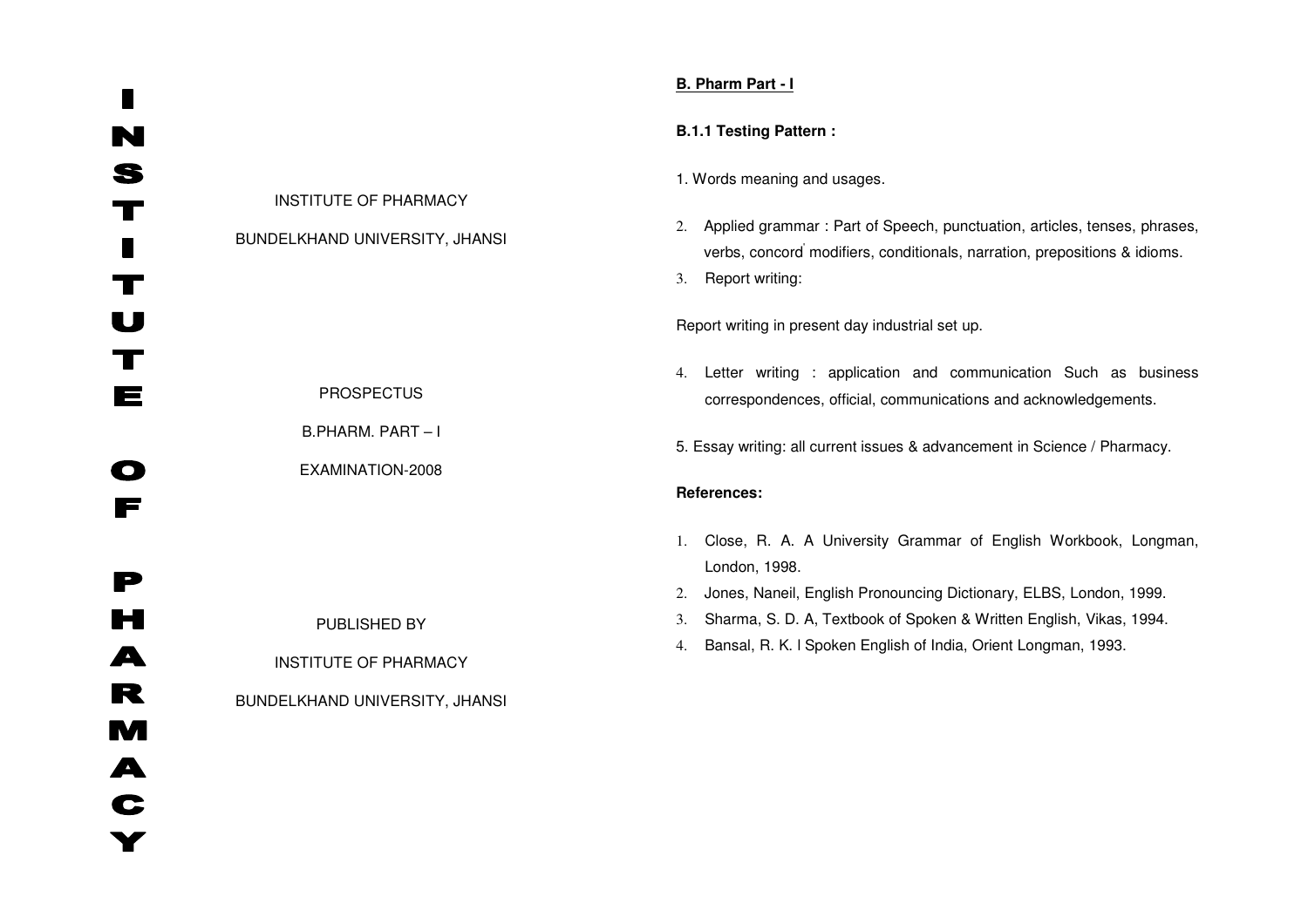#### **B.1.2 Mathematics**

Algebra: Laws of indices, surds, pure and mixed surds, Rationalization of surds, equivalent fraction with a rational denominator of a surds. Square root, cube root and fourth root of a complex number Solution of quadratic equation, theory of quadratic equations. Solution of simultaneous equations and miscellaneous equations. Logarithm : properties of logarithms. Arithmetical, geometrical and hormonical progressions. Permutation and combination. Binomial theorem with positive index Matrices: types of matrices, addition, subtraction, multiplication and transpose of matrices. Adjoint and inverse of matrix, application of matrices in solving equations. Determinants and its properties applications determinants, applications of determinants in the solution of linear equations.

Co-ordinate Geometry : Distance formula, area of triangle and quadrilateral. Equations of straight line, angle between straight line, point of intersection of two straight lines, perpendicular distance of a point from the straight line. Second degree equation representing two lines. Equation of circle.

Trigonometry : Measurement of angles, relation between trigonometrically ratio of an angle of a right angle triangle, complementary and supplementary angles, multiple and submultiples angles. Product formulae, sum and difference formulae of trigonometric ratios. Identities of trigonometric ratios. Relation between sides and angles of any triangle: Area of triangle. Radius of circumscribed, inscribed circles.

**Calculus** : function, limit of function, limit of infinity, one sided limit. Differentiation of some function, product rule, quotient rule of differentiation, differentiation of function, inverse trigonometric function, differentiation or logarithmic form, parameter form, differentiation by substitution.

**Integration** as inverse of differentiation, simple integration formulae. Integration by substitution and by parts.

#### **B.1.2 Biology**

- 1. Nature and scope of Biology: Basis and origin of life. Living and Non-Living. Common features of Life process. Energy transformation and protein synthesis.
- 2. Cell as Unit of life : Micro and macro molecules of cell, enzymes, cell membranes, structural organization of cell, cellular respiration.
- 3. Kingdom of life, Biological classification, species and population, Biotic community, Biosphere.
- 4. Morphology and anatomy of Flowering plants, Absorption and Movement of water in plants, Mineral and Nitrogen, Nutrition in plants, photosynthesis, reproduction in flowering plants. Growth and development of flowering plants.
- 5. Human Nutrition: Organs of digestion and digestive processes. Food components and their assimilation. Nutritional deficiency diseases. Anatomical consideration of respiratory system: gaseous exchange and their transport in blood stream.

Circulatory system: functions and circulation, blood vessels, heart-its anatomy and functioning.

Excretion : Nitrogen excretion in animals, kidney it structure and function. Cutaneous and pulmonary excretion.

Reproduction: male and female reproduction organs. Embryonic developments in mammals (up to three germinal layers).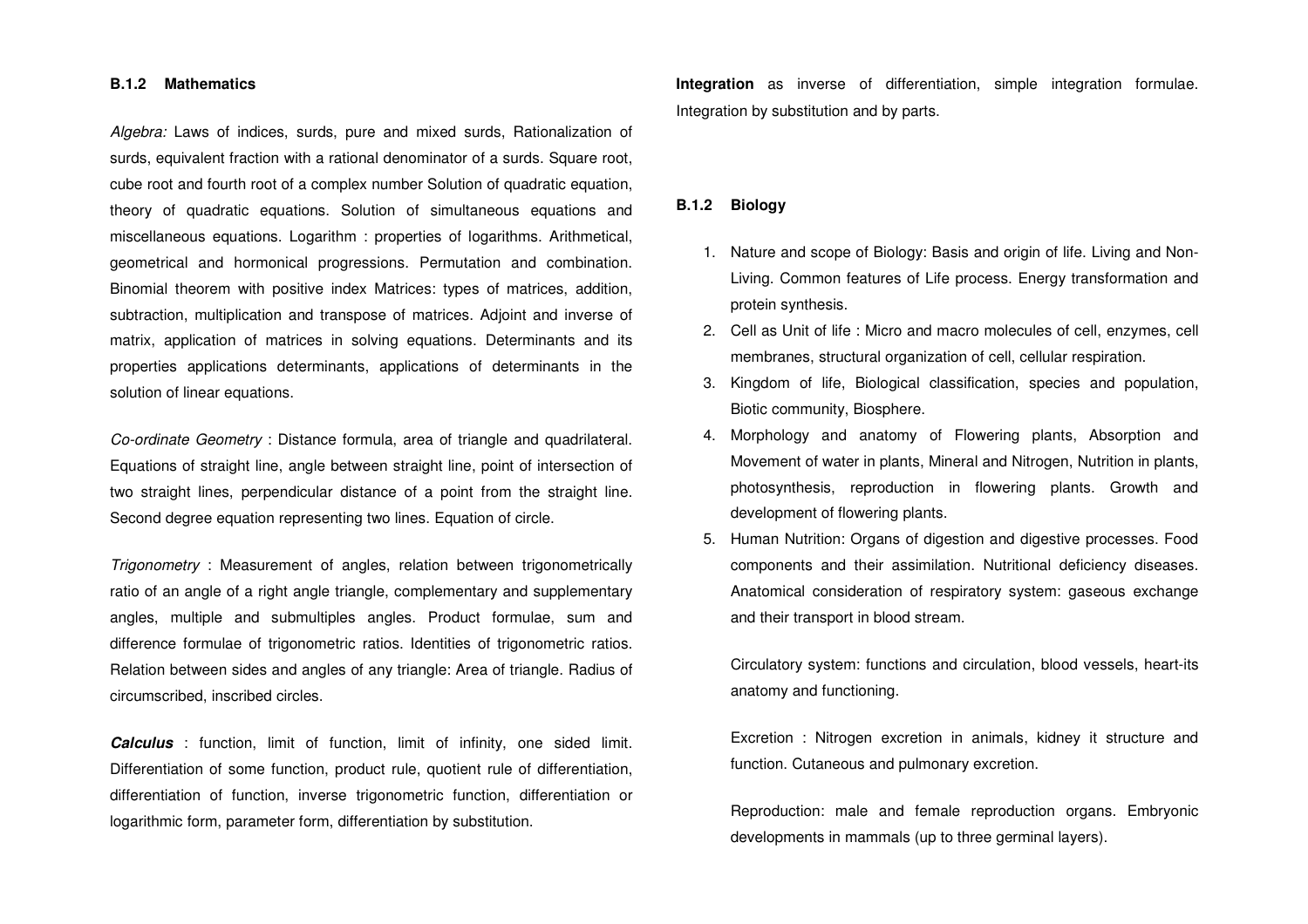- 6. Evolution of life: chemical and organic evaluation. Morphological evidence, homology, vestigial organs and embryological similarities, drawings major contributions, commercial origin of living organism and recombination as source of variability. Human evolution, evidences of human evolution and mans place among mammals.
- 7. Herediety and variation : Mandel's law of inheritance, genes, geneexpression, genetic code, hereditary material, cell division-mitosis and meiosis, molecular basis of differentiation.

# **B.I.3 Basic Electronics and Computer Application :**

l. Basic Electronics: Semiconductors, p-n junction diode, LED, photodiode & its uses, Rectifiers (half Wave, full wave, with filters), transistors, configurations of transistors, Amplifiers Introduction to Integrated circuits, photocells & photo multipliers tubes.

## 2. Computers Application:

(i) History of Computers: to development & respective generation: Abacus, Napier's- bones, slide, Pascal computers. Need to use computers, application in pharmacy & in general. Computer classification: mainframe mini & microcomputer, comparison of analogue & digital computer Hardware & software, Calculator & computer.

(ii) Operating System: introduction to types of operating systems-UNIX, MS-DOS. RAM, ROM virtual memory etc.

(iii) Type of Language: Conventional language, their advantage, and limitations : C, Pascal FORTRAN, programming of these language constant & variables: Characters set, constant, variables naming the variables, getting data into memory, LET, INPUT, READ, DATA, print statement.

(iv) Introduction to computer Network & Data Structure: Architecture of seven layers communication. Data Structure: Like queues, list, trees, binary trees algorithms, flow charts, structured systems, analysis and development, ingress- SQL, Gateways etc., Statistics, methodology,

(v) Expressions: Arithmetic expression, Hierarchy of operations, rules of arithmetic, evaluation expressions, relational expression, logical operation, library function.

(vi) Printer control functions & Subroutines: user defines functions, subroutines, and subscript variables. Coma & semicolon control, the TAB function, PRINT, L-PRINT.

(vii) Computer Application in Pharmaceuticals & clinical studies.

#### **Practicals**:

Exercised based on the following are to be dealt:

- I- Computer operating system like UNIX, MS- DOS etc.
- 2- Simple programmes in basic.
- 3- Study of soft ware package like WORD-STAR, LOTUS-123, etc.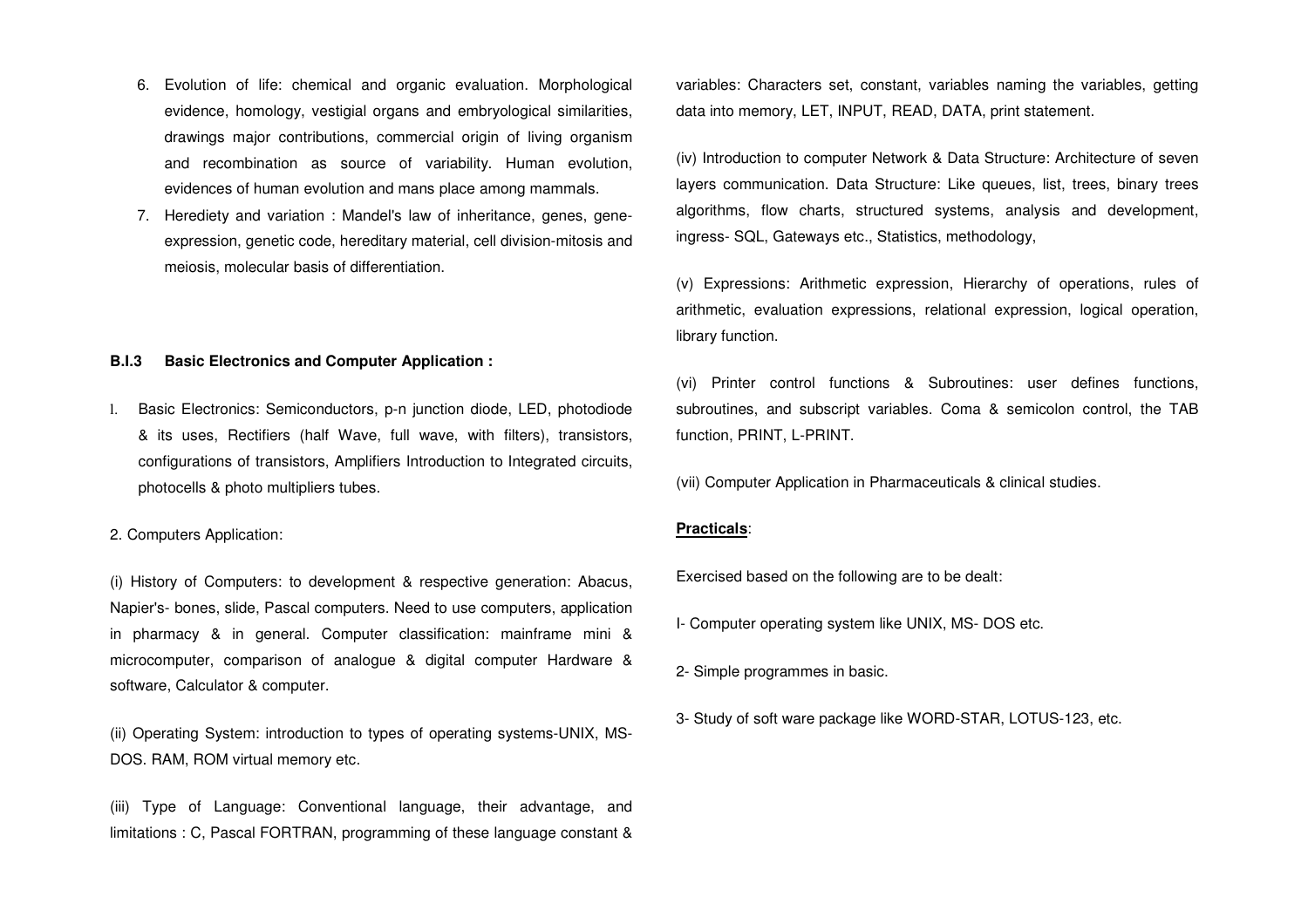#### **B.1.4 Pharmaceutical Chemistry –I**

# **(Inorganic Chemistry)**

An out line of methods of preparation, uses, sources of impurities, test for purity and identity of the following classes of Inorganic Pharmaceuticals included in Indian Pharmacopoeia

- I. Acids & Bases, Buffers and Water.
- 2 Topical Agents Protective, astringents & anti-infectives.
- 3. Gastro-intestinal agent: acidifying agents, gastric antacids, protectives & adsorbents, cathartics.
- 4. Major intra & extra cellular electrolytes: physiological ions, physiological acid base balance electrolytic combination therapy.
- 5, Respiratory agents- expectorants and antitussives.
- 6. Pharmaceutical necessities-Antioxidants and preservatives.
- 7. Radio-Pharmaceuticals.
- 8. Essential trace elements- Iron and hematinics, Mineral supplement.
- 9. Complexation and chelation-Application in pharmacy.
- 10. Miscellaneous: filter aids, diluents, adsorbents, suspending agents, poison & antidotes, colorants. lubricants, demulcents, keratolytics and dermatologies, emetics, dental products (dentifrices & anti-caries agents).

### **Practicals :**

- 1. Qualitative analysis of inorganic mixtures for three acidic and three basic radicals including interfering radicals.
- 2. Limit test for arsenic, lead, iron, chloride and sulphate.
- 3. Preparation, purification of simple inorganic compounds of pharmaceutical importance.

## **Book Recommended**

- Remington's Pharmaceutical sciences.
- 2. Indian Pharmacopoeia.
- 3. J. H. Block, E. G. Roche, T. D. Soinc and C.O. Wilson inorganic Medicinal & Pharmaceutical chemistry, Lea and Febiger, Philadelphia.
- 4. C. A. Discher Modern Inorganic Pharmaceutical Chemistry, John Wiley & Sons, New York.
- 5. T. O. Soine, lea & Febiger, Philadelphia.

#### **B.1.5 Pharmaceutical Analysis-I**

- 1. The course shall cover- computation of analytical results. Significant figures, concept of error. precision and accuracy standard deviations, rejection of doubtful values with special reference to volumetric and gravimetric analysis, calibration of analytical equipments.
- 2. Fundamental of volumetric analysis, method of expressing concentrations, primary and secondary standards.
- 3. Physical chemical concepts required for analysis such as electrolytic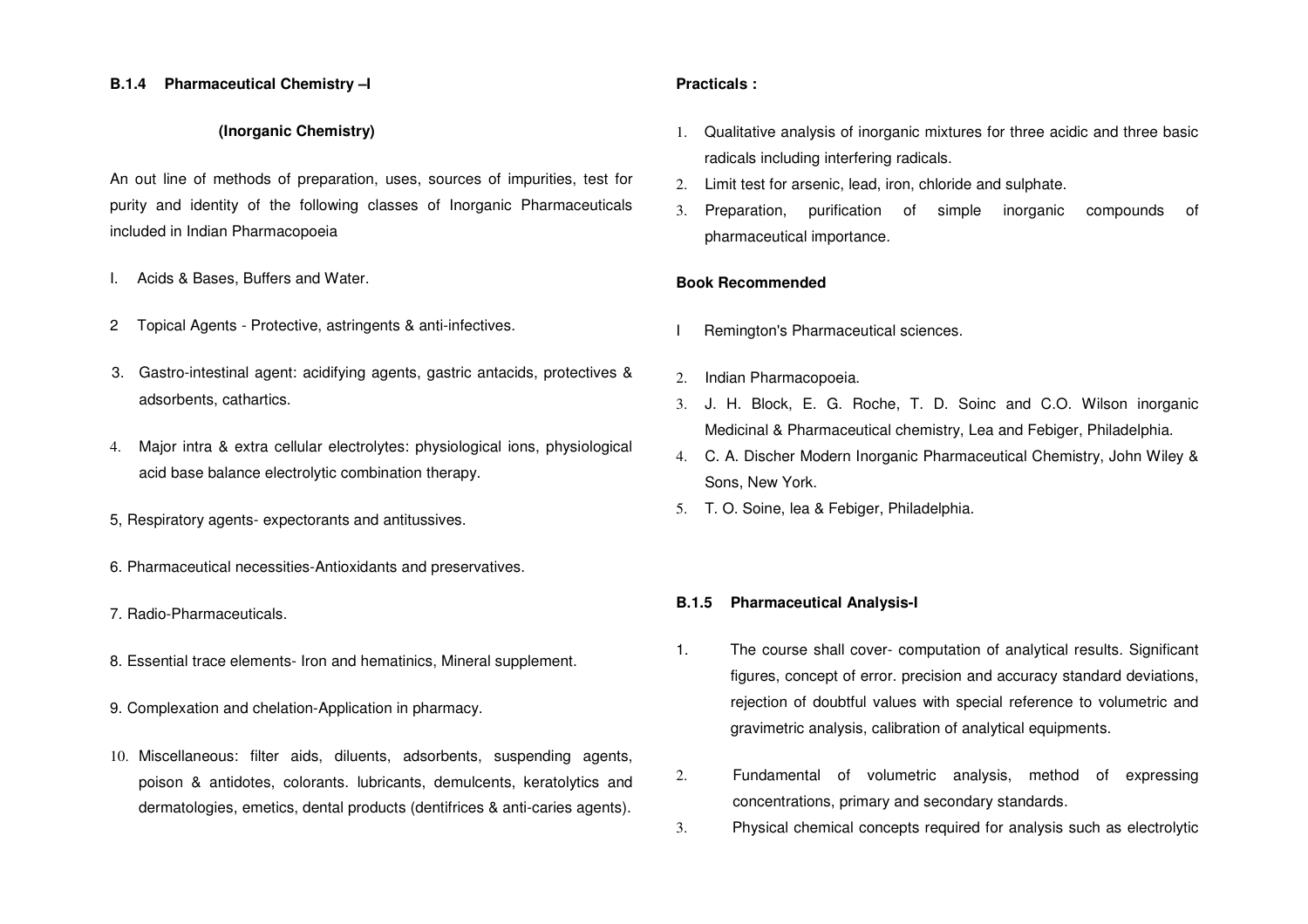dissociations, modern concept of acid and bases, chemical equilibrium, pH & buffer actions, solubility products. common ion effect, hydrolysis of salts and amphoteric substances

- 4. Alkyl halides
- 5. Alcohols
- 6. Ethers
- 7. Carboxylic acids and theirs function a derivatives
- 8. Phenols
- 9. Aryl halides
- 10. Amines

Dicarboxylic acids, malonic acid esters and its importance, acetoacetic acid ester and its importance.

polynuclear aromatic hydrocarbons, naphthalene, phenanthrene

Hetero-cyclic compounds nomenclature, properties and reactions of pyridine, pyrrole, and furan.

#### Practicals

Practical to explain the students the importance of :

- (i) Physical properties like solubility, M.P. & B.P.
- (ii) Qualitative test for Nitrogen, sulphur and haogens
- (iii) functional group analysis
- (iv) Preparation of derivatives in ascertaining the identity of organic compounds.
- (v) Preparation of simple organic compounds and their purification.

## **Book Recommended :**

- 1. Morrison R.I. and Boyd. R.N. "Organic chemistry" prentice-hall and India Pvt. Ltd., New Delhi.
- 2. Bentley Driver's "Text-book of pharmaceutical chemistry, by L.H. Acherden.

# **B.1.6 HUMAN ANATOMY AND PHYSIOLOGY**

1. Introduction to anatomy and physiology : Definition, allied branches and basic terminology used in subjects. Introductory knowledge of organ and system.

2. The Cell: Structure of cell, its components, their functions and various transport mechanism across the cell membrane.

3. Elementary Tissues of human body: Classification, distribution and characteristic properties of epithelial, connective , muscular and nervous tissue , bone and cartilage.

4. Osseous system: Elementary knowledge of human Skeleton, joints, their classification, type of moments and disorder of joints.

5. Muscular system: General structure of skeletal muscle, physiology of muscle contraction, muscle fatigue and muscular disorder.

6. Haemopoietic system: Composition and function of blood and its elements, blood group and their significance, mechanism of coagulation.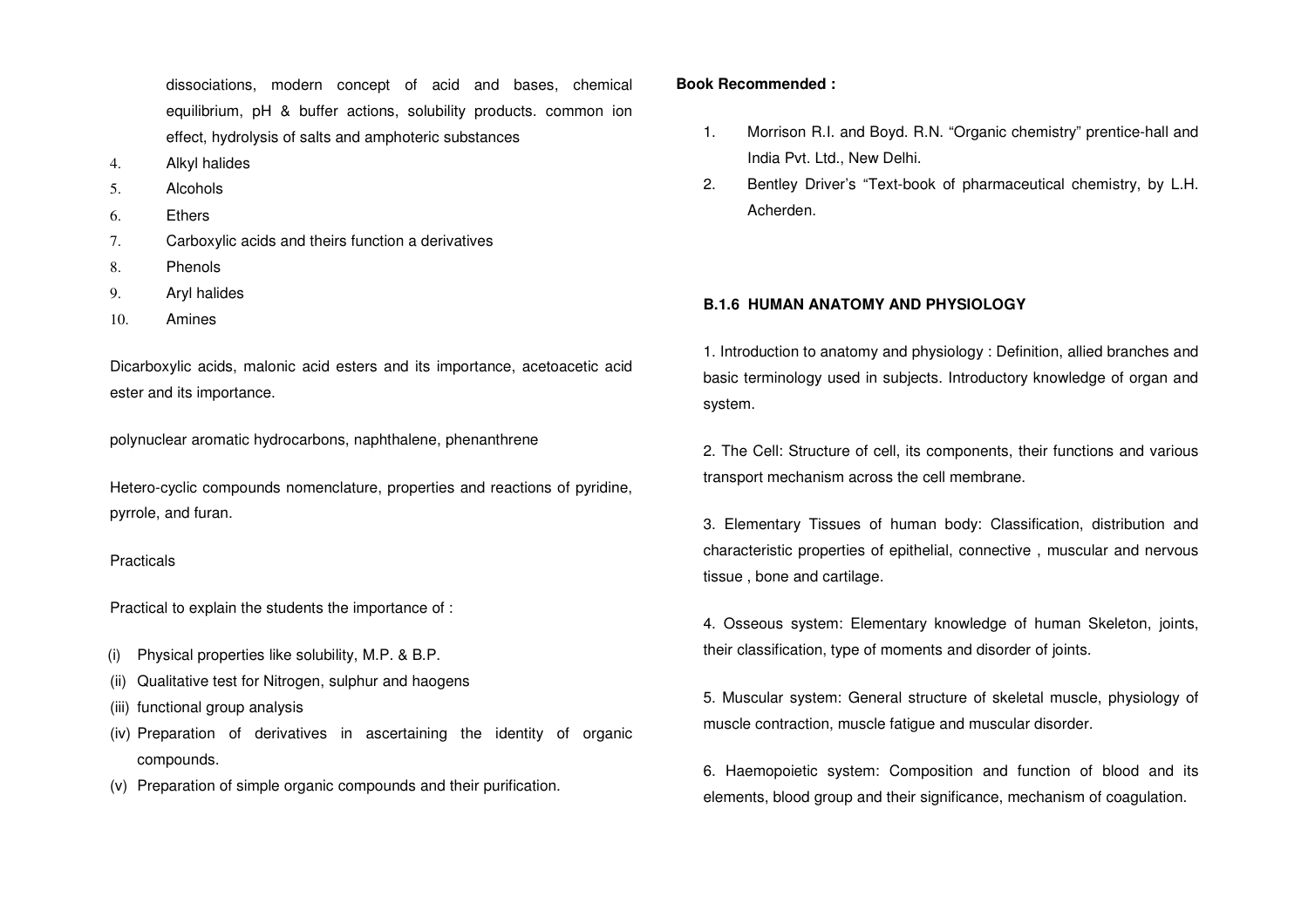7. Lymph and lymphatic system: Composition, formation, circulation, function and disorders of lymph and lymphatic system. Basic anatomy and function of spleen.

8. Cardiovascular system: Basic anatomy and physiology of heart. basic understanding of cardiac cycle, heart sounds , electrocardiogram (ECG). Systemic, pulmonary and coronary circulation. Blood pressure and its regulation.

9.Nervous system: Neurons, synapses, ganglion, plexus, membrane potential, and action potential, impulse generation and propagation. neuro transmission, reflex and electroencephalogram (EEG). Parts and functions of central nervous system and autonomic nervous system.

10. Digestive system: Anatomy of digestive organs, movements in gastro intestinal tract, Secretory function of elementary tract and role of enzymes in digestive processes.

11. Respiratory system: Anatomy of respiratory system, anatomy of kidney and physiology of urine formation and factors controlling it. Role of kidney in maintaining extracellular fluid volume and composition. acid –base balance.

13. Defense mechanism of body: Phagocytosis, macrophages, inflammation, complement system, immunity and allergy.

14 Special Sense: Basic anatomy and physiology of eye (vision), ear (hearing), taste (gestation), nose (olfaction) and skin (touch and pain).

15.Endocrine system: Basic anatomy and physiology of thyroid, pancreas

, pituitary, adrenals and gonads.

16 Reproductive systems; Male and female reproductive systems, and their hormones, menstruation, coitus and fertilization. Pregnancy its maintenance and parturition, family planning methods and sexually transmitted diseases (STD).

**Practicals**; Based on theory.

#### **B.1.7 Pharmaceutical Chemistry-II**

 The course shall comprise of the following topics covering structure, nomenclature, properties, methods of preparation & reaction.

1. Relation of structure with properties like density, melting point, boiling point, solubility, etc. (structure and properties).

2. Stereochemistry; Optical activity, isomerism, stereo isomerism, optical isomers, geometrical isomers, Racemic modification, specification of configuration & conformation.

3. Alkanes, alkenes, alkynes, cycloalkanes.

- 4. Arenes & dienes.
- 5. Benzene and alkyl benzenes.
- 6. Alkyl halides.

7. Alcohols.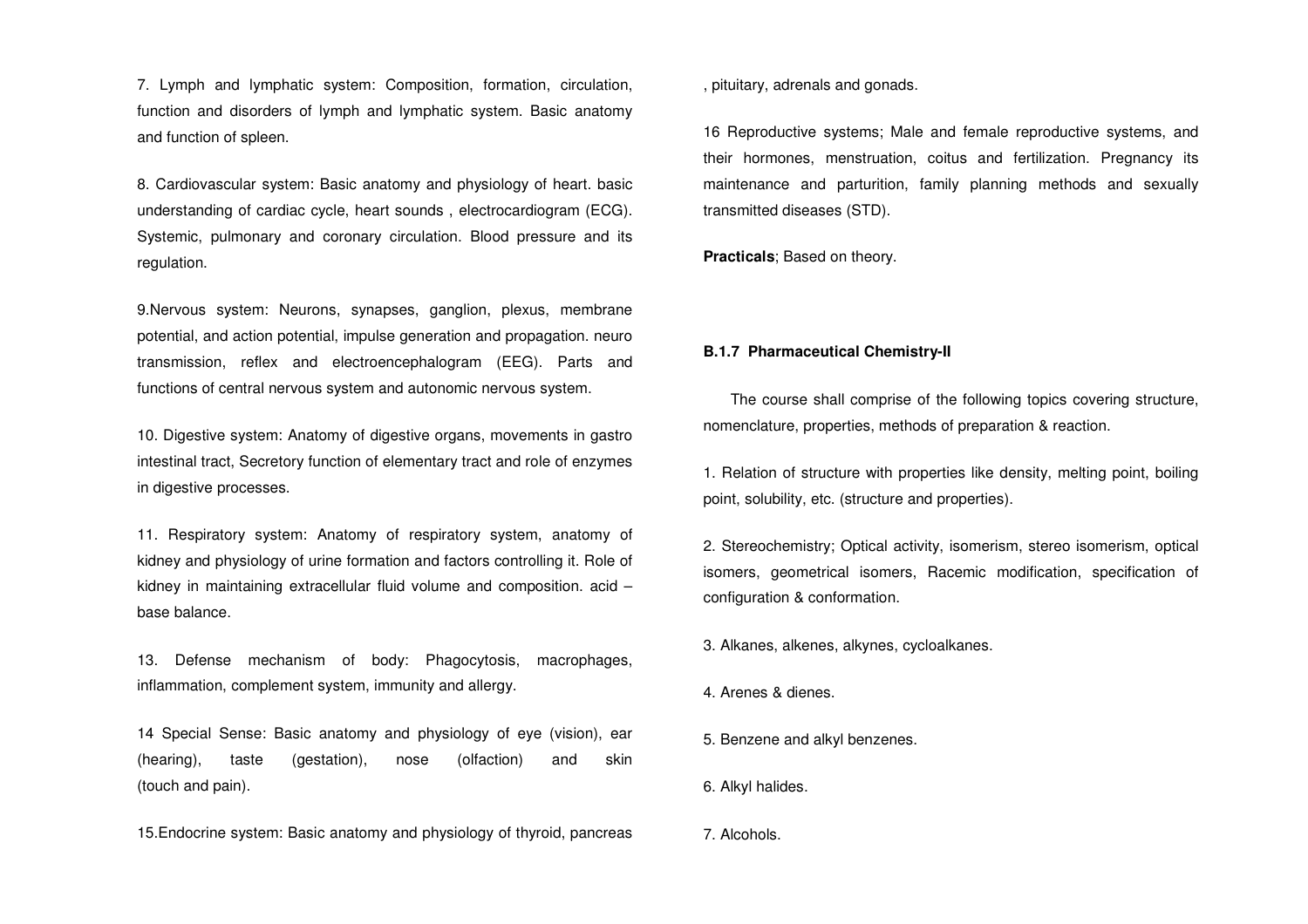8. Ethers.

9. Carboxylic acids and their functional derivatives.

10. Aldehydes and ketones.

11. Phenols.

12. Aryl halides.

13. Amines.

14. Dicarboxylic acids, malonic acid esters, acid esters and its importance, acetoacetic acid ester and its importance.

15. Polynuclear aromatic hydrocarbons, naphthalene, phenanthrene.

16. Hetero-cyclic compounds nomenclature, properties and reactions of pyridine, pyrrole and furan.

#### **Practicals;**

Practical to explain the students, the importance of;

(i) Physical properties like solubility M.P.& B.P.

(ii) Qualitative test for Nitrogen, Sulphur and Halogens.

(iii) Functional groups.

(iv) Preparation of derivatives in ascertaining the identity of organic compounds.

(v) Preparation of simple organic compounds and their purification.

#### **Books Recommended ;**

1. Morrison R.I. and Byod R.N. "Organic chemistry" Prentice – Hall and India Pvt. Ltd., New delhi.

2. Bentley Driver's "text book of pharmaceutical chemistry, by L.H. Acherden.

# **B.1.8 INTRODUCTION TO DOSAGE FORMS**

History of Pharmacy, pharmacopoeia and formularies

Dosage forms : Their definitions, classification, relative merits and demerits, and route of administration, principles involved and apparatus employed in the preparation of following dosage forms.

Waters, solutions, syrups, elixirs, infusions, decoctions, spirits, extracts, jellies, mucilages, glycerites, lotions, liniments, collodions, drouches, gargles, enemas, inhalations, sprays, creams, eye drops, ear drops, nasal drops and powders.

Type and uses of capsules, tablets and suppositories.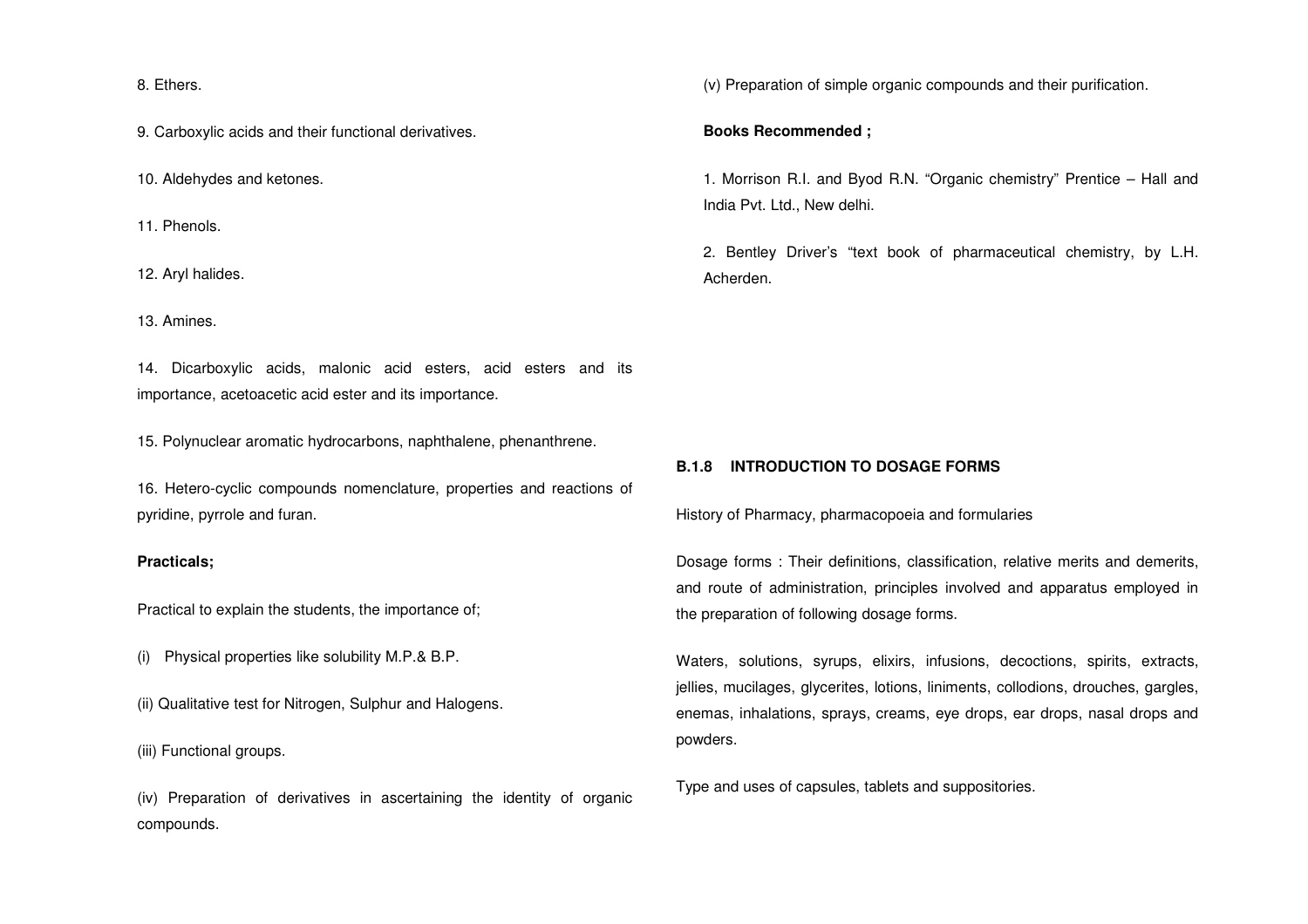Pharmaceutical calculations, significant figures, different systems of weights and measures, calculation of dosages for children, reducing and enlarging of formulae, density, specific volume, percentage solution, allegation, proof spirits, thermometry, isotonic solutions, electrolyte solutions, displacement value.

# **Practicals**

Preparation of waters, solution, syrups, elixirs, Infusions, decoctions, tinctures, spirits, jellies, mucilages, glycerites, lotions, liniments, drouches, gargles, enemas, inhalations sprays, creams, eye drops, ear drops, nasal drops and powders. Practice in pharmaceutical calculations.

# **Book Recommended :**

- 1. Ansel : Introduction to pharmaceutical Dosages forms
- 2. Remington's Pharmaceutical Sciences.
- 3. Indian Pharmacopoeia
- 4. British Pharmacopoeia
- 5. Jain & Sharma : The Theory and practice of professional pharmacy
- 6. Jain Pharmaceutical arithmetic

INSTITUTE OF PHARMACY BUNDELKHAND UNIVERSITY, JHANSI

П

N

S

 $\mathbf T$ 

 $\blacksquare$ 

 $\mathbf T$ 

 $\mathbf U$ 

 $\mathbf T$ 

 $\blacksquare$ 

O

F

P

 $\blacksquare$ 

 $\blacktriangle$ 

R

M

A

C

# PROSPECTUS

B.PHARM. PART – II

EXAMINATION-2008

PUBLISHED BY

INSTITUTE OF PHARMACY

BUNDELKHAND UNIVERSITY, JHANSI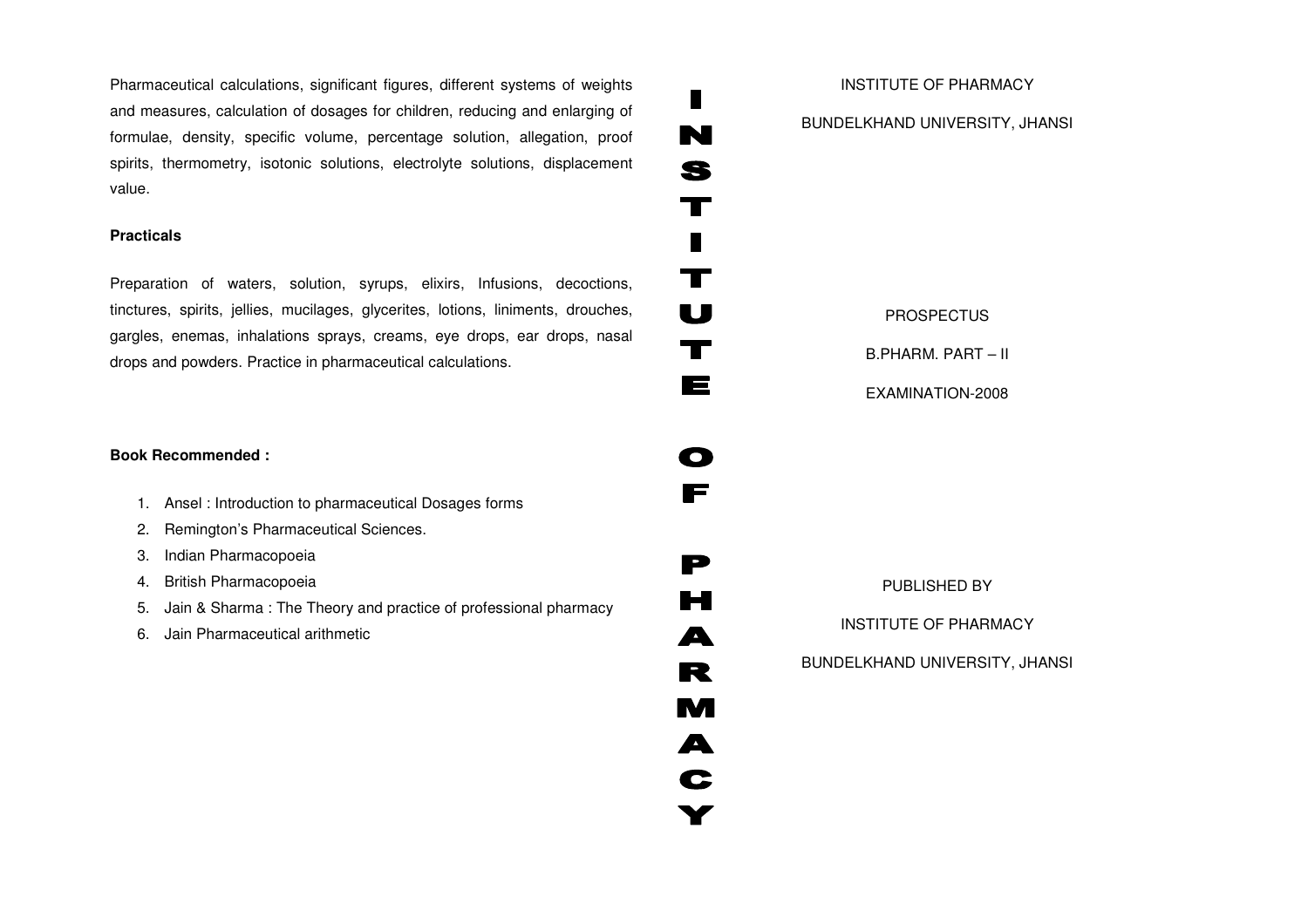#### **B.2.1 Pharmacognosy and Phytochemistry - 1**

Definition, historical background, present status and future scope of Pharmacognosy.

Classification of crude drugs alphabetical morphological, pharmacological / toxological, chemical and biological, chemical and physical methods of evaluation.

General principles of formation of primary and secondary plant metabolites, Biogenesis of carbohydrates, lipids, volatile oils and resins.

Plants and their environment factor influencing the variability in drug activity.

Systematic study of crude drugs including English, Indian names, their synonyms, official, biological, geographical sources, preparation, identification (by microscopic characteristic of drugs underlined), Chemical constituent, chemical and micro chemical tests, uses, adulterants and evaluation of the following drugs:

Drugs containing carbohydrates, starch, Honey, Agar, Alginates, lspaghula, Bel, Pectin, Lactose, Acacia, Tragacanth, Sterculia, Katira and Guar gum.

Fixed Oils, fats and waxes castor oil, sesame oil, olive oil, Arachis oil, cotton seed oil, chaulmoogra oil, Neem oil, Fish liver oil and Theobroma oil, Lard, Lanolin, Beeswax and spermaceti.

Drugs containing volatile oils Mentha, Eucalyptus, Lemon grass, Orange peel, Coriander, Caraway, Fennel. Dill, Black-pepper, Cardamom, Clove, Garlic, Pyrethrum, Turmeric, Cinnamon, Valerian, Chenopodium, Nutmeg and Terpentine oil.

Drug containing Resins Benzoin, Balsam of tolu, Colophony, Asafoetida, Jalap, Kaladana, Ginger, Colocynth, Capsicum and Podophyllum.

Study of the sources, physical and chemical tests of identity and salient microscopic features of the following:

- a. Cellulose and Cellulose derivatives.
- b. Fibers used as pharmaceuticals : Wool, Cotton, Glass wool, Jute, Silk, Nylon, Terylene and Polyster.
- c. Inorganic pharmaceutical aids: Talc, Asbestos, Bentonite, Kaolin and Prepared chalk.

#### **Practicals :**

- 1. Morphological studies on drugs of different morphology.
- 2. Experiments on study of Microscopic & Diagnostic features of drugs belonging to various morphological parts with reference to trichomes, calcium oxalate crystals, starch grains, stomata, sclereides, palisade, vascular bundles & Secretary glands etc.
- **3.** Histological examination and tissue system study of at least one representative drug of each category e.g. leaf, bark, root, rhizome, fruits etc.
- 4. Phytochemical study of un-organized drugs with reference to chemical tests for identification.
- 5. Exercises on extraction and isolation of carbohydrates, lipids, essential oils and resins from representative drugs deal in theory.
- 6. Evaluation of drugs by physical and chemical methods.
- 7. Chromatographic exercises on essentials oils.
- 8. Study of museum drugs.
- 9. Visit to medicinal plant garden.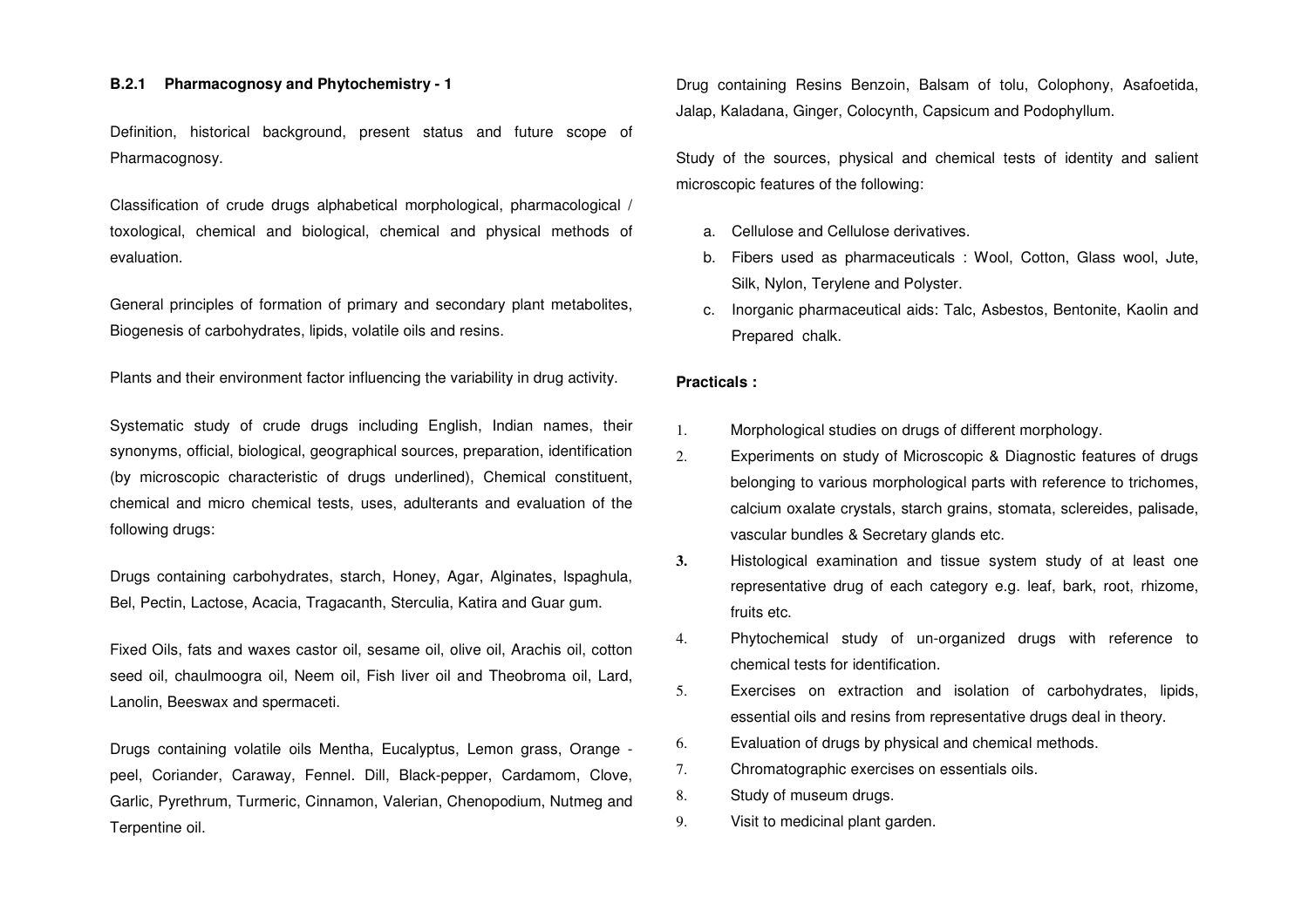## **Books Recommended** :

- 1. Text Book of Pharmacognosy- Tyler, Brady and Robbins.
- 2. Text Book of Pharmacognosy- Trease and Evans
- 3. Pharmacognosy- Wallis
- 4. Pharmacognosy-Handa
- 5. Pharmacognosy Kokate , Purohit and Gokhle
- 6. Plant physiology- Hess
- 7. Evaluation of phyto-pharmaceuticals- Turner.

#### **B.2.2 Physical Pharmacy**

Solubility and Distribution phenomenon General Principles, Solvent-Solute interactions, Solubility of gases in liquids, Solubility of liquids in liquids, Solubility of solids in liquids, distribution of solutes between immiscible solvents.

Micromeritics: particle size and size distribution, method for determining particle size, particle shape and surface area, methods for determining surface area, pore size, derived properties of powders.

Colloids: Introduction, Types of colloidal systems, Optical properties of colloids, kinetic properties of colloids, Electrical properties of colloids, solubilization.

Coarse Dispersions: Suspensions, interfacial properties of suspended particles, settling in suspensions, emulsions, theories of emulsification, Physical stability of emulsions, preservation of emulsions, rheologic properties of emulsions, phase equilibrium and emulsion formulation, special emulsion systems, Semisolids.

Complexation and protein Binding: metal complexes, organic molecular complexes, inclusion compounds, method of analysis, protein binding, Complexation and drug action, crystalline structure of complexes, thermodynamic treatment of stability constants.

Diffusion: steady slate diffusion, procedures and apparatus, Diffusion principles in biologic systems, Vapor sorption and transmission, thermodynamics or diffusion, diffusion of ecology.

Viscosity and Rheology: Newtonian systems, Law of flow, kinematic viscosity, effect of temperature, Non- Newtonian systems, Pseudoplastic, Dilatant, Plastic, thixotropy in formulation, determination of viscosity, capillary falling wall viscometer, rotational viscometers.

Surface and Interfacial Phenomenon: Liquid interface, surface and interfacial tensions, surface free energy, measurement surface and interfacial tensions, spreading coefficients adsorption at liquid interfaces, surface active agents, HLB classification, solubilization, detergency, adsorption at solid interfaces, solid gas and solid liquid interfaces, complex films, electric properties of interface.

Buffers: Buffer equation and Buffer capacity in general, buffers in pharmaceutical systems, preparation, stability, buffered isotonic solutions, measurements of tonicity, calculations and methods of adjusting isotonicity.

Kinetics and Drug Stability : General considerations & concepts, half-life determination, influence of temperature, light, solvent, catalytic species, and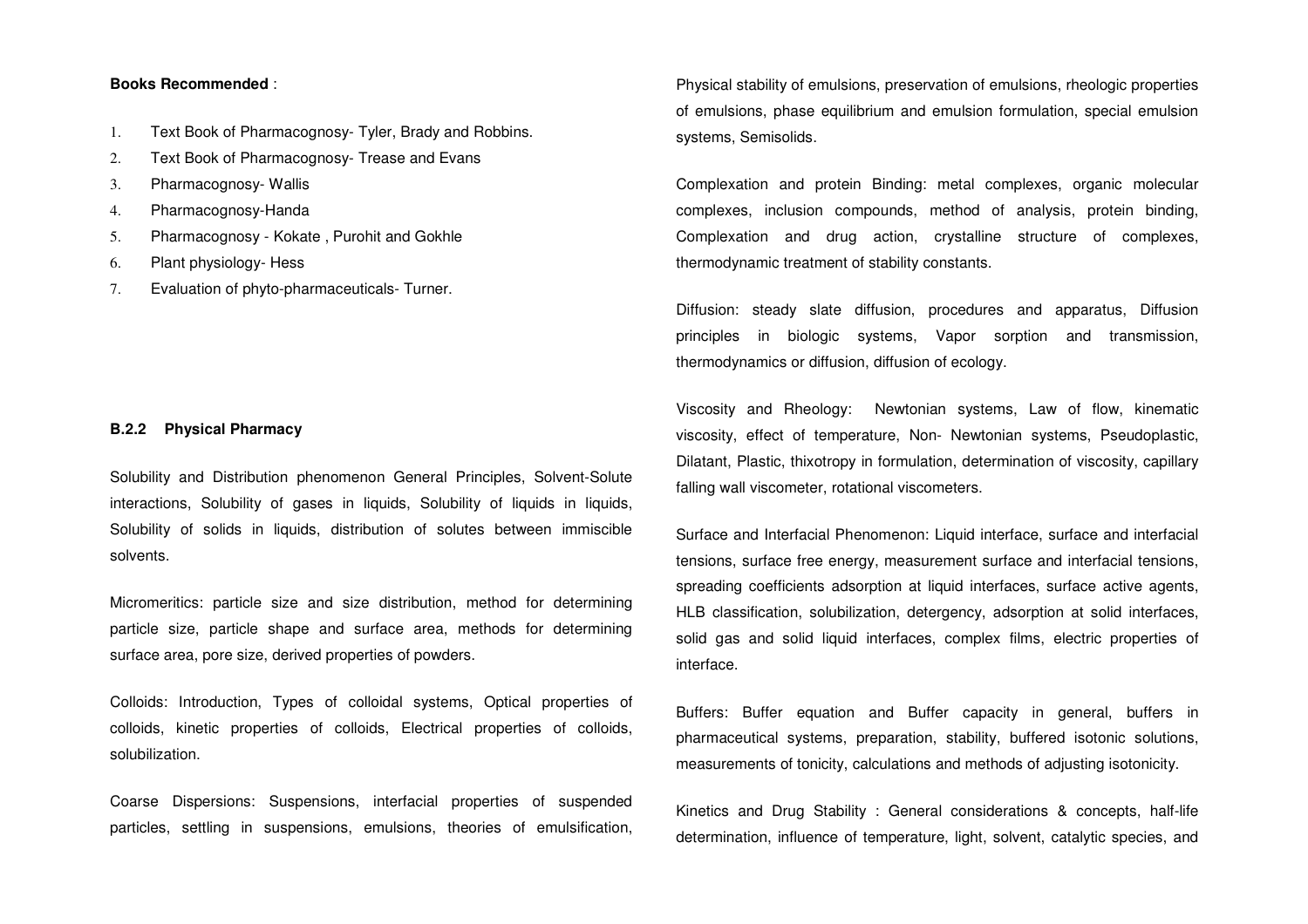#### other factors, Accelerated stability study, expiration dating.

Polymer Science: pharmaceuticals application of polymers, polymers as thickening agents, preparing polymer solutions, phase separation, Gel formation, Mechanical properties of polymeric films, future trends in pharmaceutical and other biomedical uses of polymers.

Radio pharmaceuticals: Radioactivity and radionucleides, production of radio pharmaceuticals, radioactive decay, Units of energy, Measurement of radiation, Health physics, sterility and nonpyrogenicity, Regulation , Radio pharmaceutical dosage forms, choice of radionucleides, Generators, product type, Kits of official radio pharmaceuticals

#### **Practicals :**

Experiments on solubility, partition coefficient, Micromeritics, Colloids, Suspensions, Emulsions, Complexation and Drug protein Binding, Diffusion, Dissolution and Polymeric films.

#### **Books Recommended**:

- 1. Physical Pharmacy Martin, Swarbrick and Cammarata.
- 2. Physical Pharmaceutics-Schotton. R
- 3. Remington's Pharmaceuticals Sciences

#### **B.2.3 Pharmacology and Toxicology - I**

General pharmacology: Introduction to pharmacology, Routes of drug administration, principles of drug action, factors modifying drug action, receptors, dynamics of absorption, distribution, metabolism and excretion of drugs, pharmacogenetics, tolerance and related phenomenon Application of Statistics in pharmacology. Basic principles of clinical pharmacology. Adverse reactions and drug interactions.

#### **Pharmacology of peripheral Nervous System:**

- a. Neurohumoral Transmission (autonomic and somatic)
- b. Parasympathomimetics, parasympatholytics, sympathomimetic adrenergic receptors and Neuron Blocking agents, Ganglionic stimulants and blocking agents. Basic pathophysiology of glaucoma, Myasthenia gravis.
	- i. Neuromuscular blocking agents.
	- ii. Local anesthetics

#### **Pharmacology of Central nervous System:**

- a. Neurohumoral Transmission in CNS
- b. General anesthetics
- c. Alcohol and Alcohalism
- d. Hypnotics and sedatives, Centrally acting muscle relaxants.
- e. Psychopharmacological agents : Basic pathophysiology of psychoses, Depression and mania Antipsychotics, Anti-anxiety, Antidepressants, Antimanic and hallucinogenic drugs.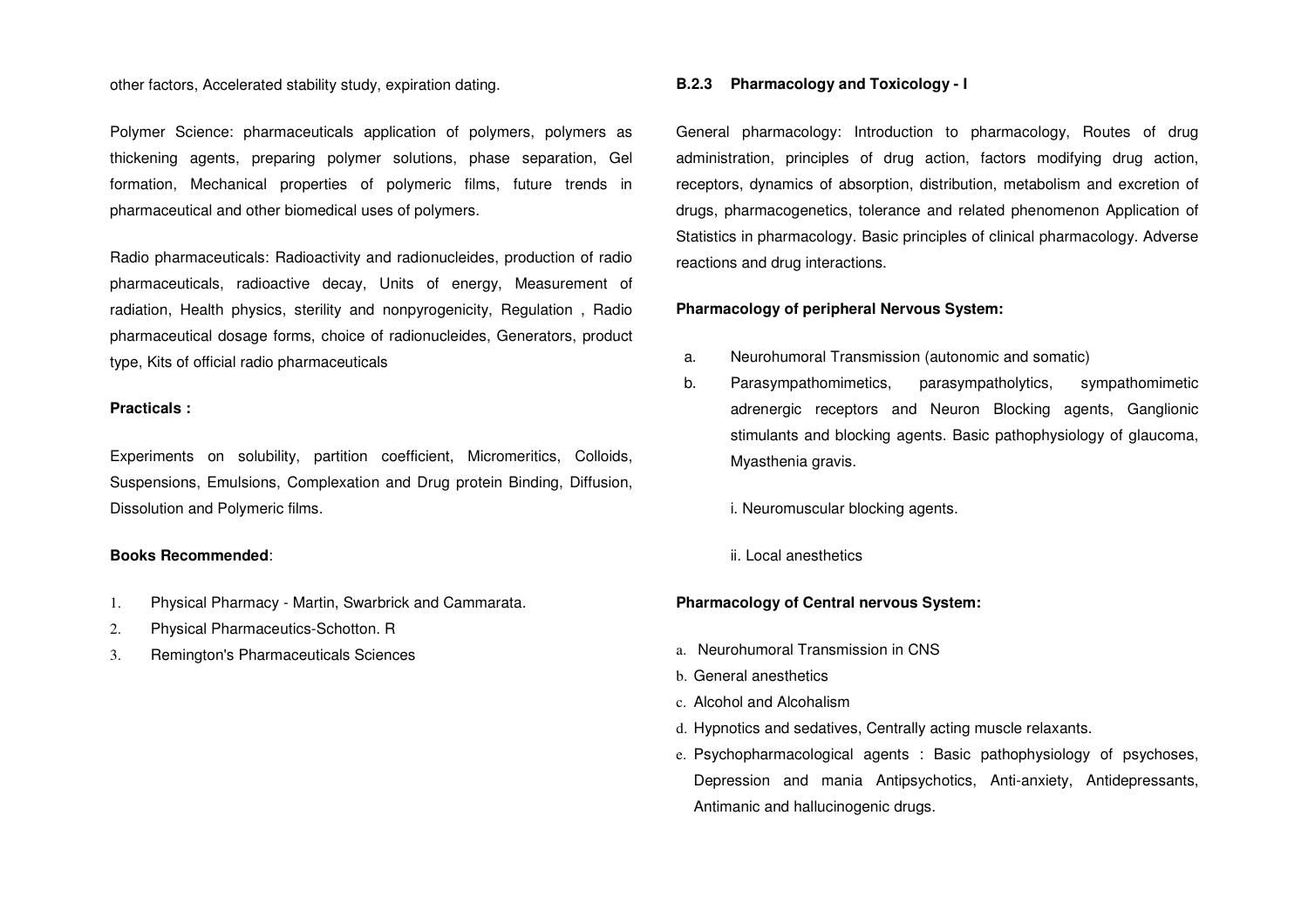- i. Pathophysiology of convulsive disorders and pharmacology of Antiepileptic drugs.
- ii. Anti-parkinsonian drugs.
- iii. Analgesics, antipyretics and Anti-inflammatory drugs. Basic pathophysiology of rheumatoid arthritis and gout.
- iv. Narcotic Analgesics and Antagonists.
- v. CNS stimulants.
- vi. Drugs used in Migrain.

Drugs acting on Hemopoietic system:

- a. Pathophysiology of various types of anemia's and coagulation disorders
- b. Pharmacology of hematinics, Anticoagulants, Vitamin K, Fibrinolytic and Antiplatelet drugs; plasma expanders.

Drugs acting on Gastro-intestinal System: Pharmacology of antiulcer and antacid drugs; Purgatives, anti-diarrhoreal drugs, emetics and antiemetics; Appetizers, digestants, carminatives and Anti-spasmodics.

# **Drugs acting on Urinogenital Systems:**

- (a) Diuretics and antidiuretics,
- (b) Oxytocics and uterine relaxants.

Respiratory System: Bronchodilators, Antitussives, Expectorants, Respiratory Stimulants.

# **Practicals :**

- 1. Introduction to experimental pharmacology, Basic equipments used in pharmacology, preparation of physiological solutions, uses of various animals in pharmacological experiments, laboratory, anesthetics, smoking of drum fixing of tracing on smoked drums.
- 2. Study of Biological Responses as modified by different routes of administration.
- 3. Drug metabolism studies- enzyme induction and inhibition.
- 4. Drug receptor studies to demonstrate cholinergic, adrenergic and histaminergic receptors using isolated preparations.
- 5. Demonstration of simple experiments used for the evaluation of analgesics, antipyretics, anti-inflammatory and muscle relaxant drugs
- 6. Study of local anesthetics (surface, nerve block and infiltration).

# **Book Recommended:**

- 1. Text book of Pharmacology- Barar
- 2. Pharmacology and Pharmacotherapeutics Satoshkar & Bhandarkar.
- 3. The Pharmacological basis of Therapeutics Goodman & Gillman.
- 4. Screening Methods in Pharmacology Turner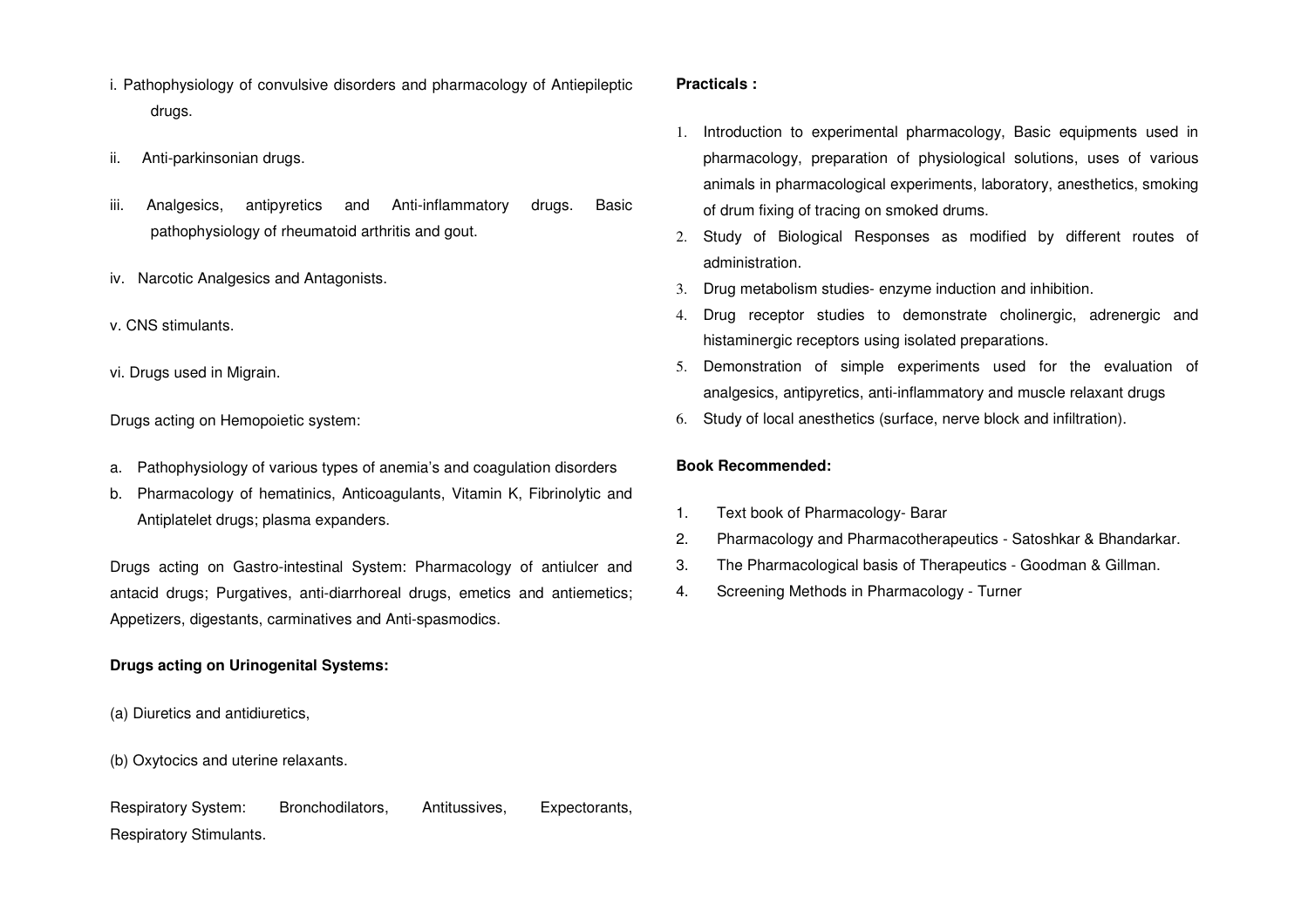#### **B.2.4 Pharmaceutical Chemistry - III**

**Heterocyclic compounds:** Nomenclature, structure and reaction of imidazoles, oxazoles, thiazoles, pyrazole, pyran, pyrimidines, indole, purine, quinoline, isoquinoline, carbazole, acridine and phenothiazine.

**Carbohydrates:** Classification, Monosaccharides: glucose, fructose and their reactions, configuration of aldoses. Cyclic structure or D- glucose, mutarotation and conformations, amino sugars, D-ribose, 2-deoxy D-ribose. Disaccharides: maltose, lactose, sucrose. Polysaccharides: starch, cellulose, dextrin, glycogen, inulin, dextrans.

**Glycosides:** Classification and methods of isolation, alpha and beta D-methyl-glycoside, structure of salicin, arbutin, amygdaline, sinigrin, anthraquinone glycosides, tannins, cardiac glycosides and saponins.

**Protein and amino acids:** Isolation and classification of proteins, hydrolysis of proteins, peptides, fibrous and glandular proteins. Classification, methods of synthesis and properties of amino acids. Nucleoproteins and nucleic acids, structure of nucleosides and nucleotides, structure of nucleic acids.

**Lipids:** Fats, oils and waxes, fatty acids, characterization and their physiochemical properties. General knowledge of phospholipids, lecithins, cephalines, sphigomyeline, glycolipids.

**Terpenes:** Isolation, classification, general methods of determining structure with reference to citral, citronellal, terpeneols, carvone, limonene, menthol, thymol and camphor. An elementary treatment of rubber.

**Alkaloids:** general methods or determining structures of alkaloids, classification with an acquaintance with the structure of Alkaloids of Indian

#### Pharmacopoeia.

Structure of uric acid, caffeine, theobromine, theophylline.

#### **Practicals :**

- 1. Separation of mixtures of two or three organic compounds and their identification.
- 2. Study the importance of different physicochemical properties to identity and establish the purity of natural products.

#### **Book Recommended. :**

- 1. Organic Chemistry, Vol. I & II I. L. Finar
- 2. An Introduction to Heterocyclic Compounds- Acheson.
- 3. A Text Book or Biochemistry West & Todd.
- 4. Text Book of Heterocyclic compounds R. K. Bansal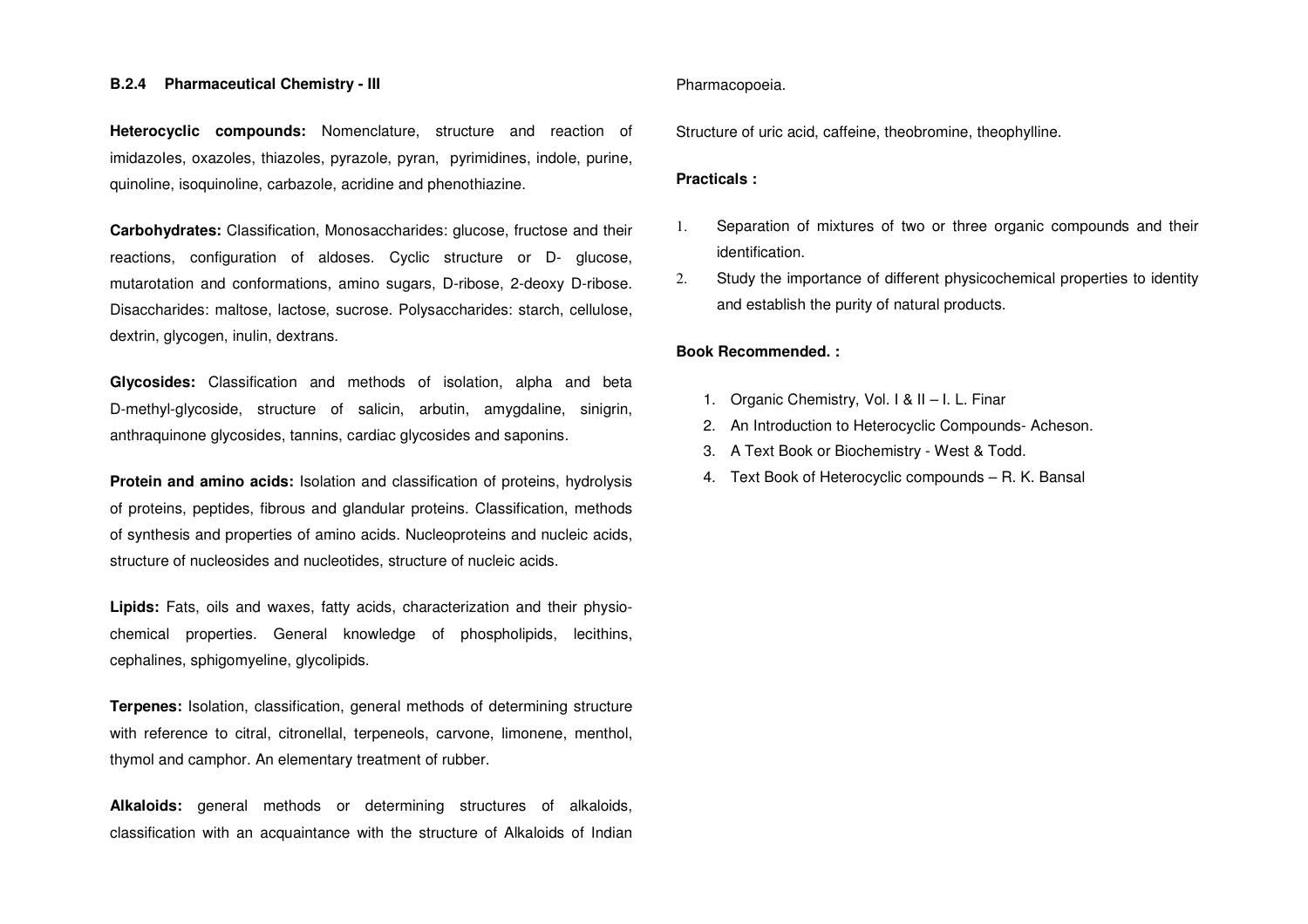#### **B.2.5 Pharmaceutical Analysis - II**

The course will include more advanced type of acidimetry, alkalimetry, redox, and complexometric titrations as applied to assay of drugs.

**Redox titrations:** principles and techniques using potassium permanganate, potassium dichromate, cerric sulphate, Iodine, iodide-iodate, bromidebromate, titanous chloride solutions.

**Precipitation titrations:** General discussion, theory of indicators, argentimetry titrations, ammonium cyanate - silver salt titrations, Volhard's method.

**Principle of diazotization:** Titrations using sodium nitrite.

**Complexometric methods:** Complexometric titrations using EDTA principle, chelating agents, indicators, titrations with disodium edetate.

**Group estimations:** Determination of aldehyde, ketones, hydroxy, phenolic, carboxylic acid and methoxy groups.

**Non-aqueous titrations:** General discussion and principle of titrations in non aqueous media, aprotic, protophilic, protogenic and amphiprotic solvents, titrations with perchloric and potassium methoxide and tetrabutyl ammonium hydroxide.

**Use of optical and electrical methods:** Use of Polarimetry, Refractometry, Potentiometry and Conductometry in analysis of drugs.

#### **Practicals:**

Practicals involving:

- 1. Potassium permanganate, Iodine, Bromine, Cerric ammonium sulphate, and titanous chloride (Redox titrations).
- 2. Argentometric Titration (precipitation methods).
- 3. Use of EDTA.
- 4. Electrical and Optical methods.

#### **Books recommended:**

- 1. Vogel' s Text book of quantitative chemical analysis.
- 2. Practical Pharmaceutical chemistry Becket and stanlake
- 3. A Text book of pharmaceutical analysis Conor's
- 4. Pharmaceutical analysis L.G. Challen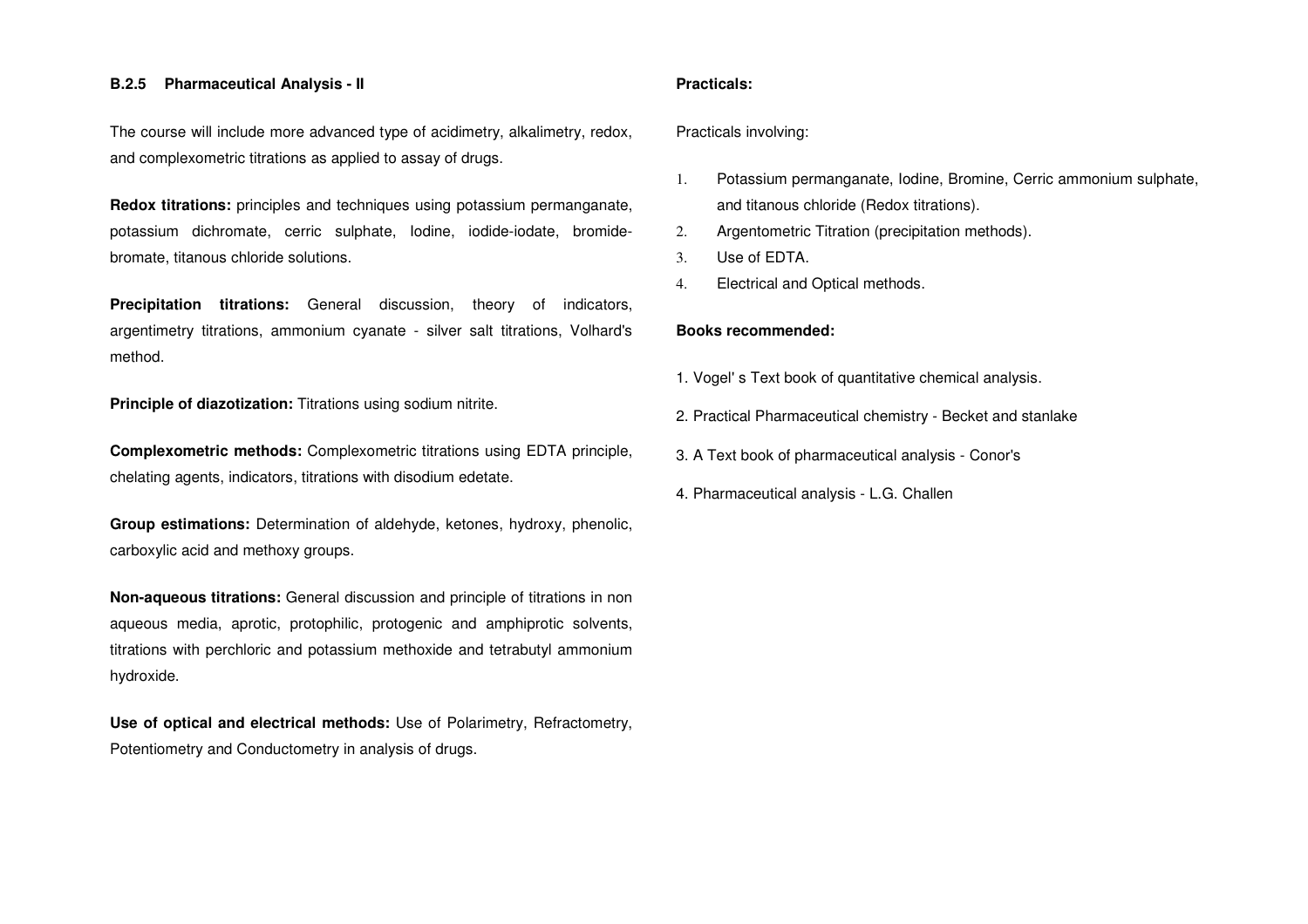#### **B.2.6 Pharmaceutical Engineering-l**

This course is intended to introduce students the general theory of unit operations and manufacturing processes commonly used in pharmaceutical industries.

Elements of industrial stoichiometry material and energy balance.

**Flow of fluids:** Manometers, mechanism of fluid flow, Bernoulli's Theorem, friction losses, enlargement and contraction losses, measurement of flow of fluids, Transportation of fluids, pipe joints, pipe fittings, pumps, transportation of gases, ejectors, compressors, blowers.

**Flow of Heat:** Classification of heat flow processes, compound resistances in series, flow through cylinder, conduction through fluids. Overall coefficients, fluids in turbulent flow in clean pipes, forced and natural convection condensing vapors. Radiation: rate of radiation, heat transfer by radiation and convection. Tubular heaters: heat transfer by radiation and convection tubular heaters, heat interchangers, inductive heating

**Evaporation:** Types of evaporators, jacketed kettles, tube evaporators, forced circulation evaporation and evaporator accessories. Evaporator capacity, heat and material balances, multiple effect evaporation, capacity of multiple effect evaporators.

**Distillation:** Theory of distillation, distillation mixtures: (a) Binary mixtures of miscible liquids (b) Binary mixtures of immiscible liquids (c) Rectification; rectifying columns, fractionating column and simple calculations. McCabe theil method for calculation of theoretical plates, plate efficiency, Industrial equipment for vacuum, stream reflux and molecular distillation.

**Drying:** Classification of dryers, compartment, tunnel, rotary, cylindrical, vacuum, spray, fluidized bed dryers. Theory of drying, loss on drying and moisture content, equilibrium moisture content, principles of freeze drying, freeze dryers.

**Humidity and air conditioning:** Humidity charts, wet bulb temperature, wet bulb theory, humidification and dehumidification equipment, refrigeration.

#### **Practical :**

Introductory exercises on pharmaceutical engineering drawing experiments on flow of fluids and transportation of fluids, flow of heat, evaporation, distillation & drying.

#### **Books Recommended:**

- 1. An introduction to chemical engineering Banchero
- 2. Chemical engineering Richardson and coulson
- 3. Introduction to unit operation McCabe and smith.
- 4. Theory and practice of industrial pharmacy- Lachman, lieberman and kanig
- 5. Bentley's text Book of pharmaceutics- Rowlin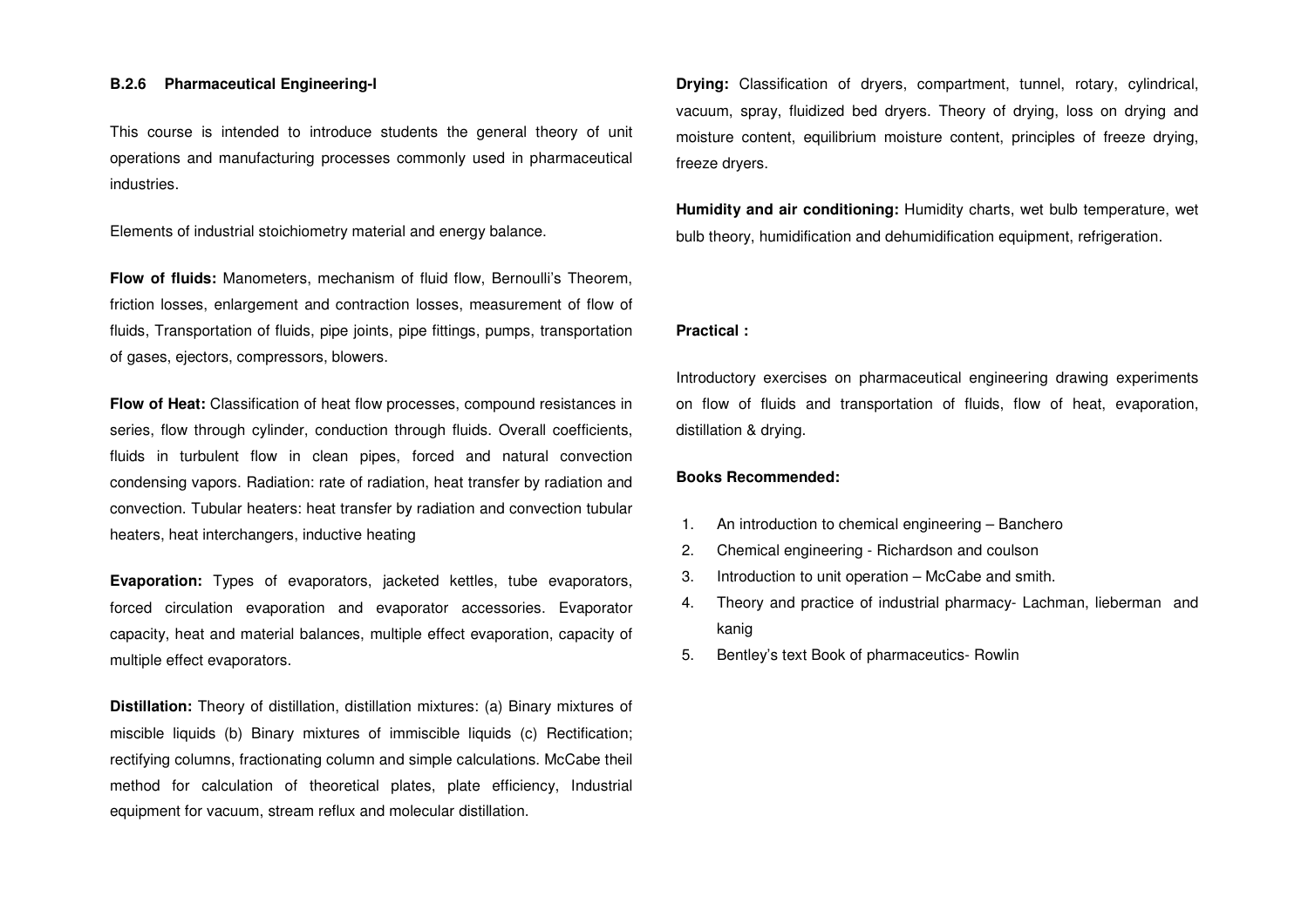#### **B.2.7Pharmaceutical Engineering –II**

**Size reduction:** Mechanism of size reduction, factors influencing size reduction, pharmaceutical application, energy requirements, roller mill, and edge runner mill, comminuting mill, ball mill, Harding mill, hammer mill, fluid energy mill, colloid mill, closed circuit grinding.

**Size separation:** Standard screens, oscillating tray sitter grating sifters, cyclone separators, sedimentation, elutriation, handling of powders.

**Filtration:** Mechanism of filtration, factors affecting filter selection, Kozeny's equation, filter media, filter selection, filter aids, classification of filters – filter press, leaf filters, rotary continuous filters, metafilters, membrane filters.

**Centrifugation:** Theoretical consideration, laboratory equipment, large scale equipment, low temperature centrifuge for biological work.

**Extraction:** Extraction and leaching process, factors affecting the efficiency of leaching process, diffusion batteries, Dorr Agitator, Continuous extraction, Counter current extraction and calculation, Cragg's apparatus.

**Crystallization:** Classification, batch crystallizers, simple vacuumcrystallizers, nucleation and crystal growth critical humidity prevention of caking, material and energy balances.

**Mixing:** Mechanism of mixing, equipment and selection, solid-solid, solidliquid and liquid-liquid mixers used in pharmaceutical industry.

Conveying types or conveyers, belt conveyers, chain conveyer, screw

conveyer, pneumatic conveyers, conveyance of manufactured materials.

Safety methods in pharmaceutical laboratories and works, appreciation of mechanical, chemical, electrical and fire hazards including inflammable gases and dusts.

Materials of construction, the nature, properties and uses of important materials employed in the construction of plants. Corrosion heat and corrosion resistant alloys and other materials, methods of reducing corrosion, protective coating.

**Compaction and compression:** Compression characteristics of powders and granules. Physics of tablet compression, measurement of punch forces, transmission of forces through powders, distribution of forces in powder mass, factors affecting strength of tablets.

#### **Practicals:**

Experiments based on theory.

Experiments of size reduction, size separation, filtration, extraction, crystallization, mixing, centrifugation, corrosion, compaction and compression.

#### **Books Recommended**:

- 1. Theory and practice of industrial pharmacy- Lachman, Lieberman and Kanig.
- 2. Tutorial pharmacy-Cooper and Gunn.
- 3. Bentley' s Text Book of Pharmaceutics- Rowlin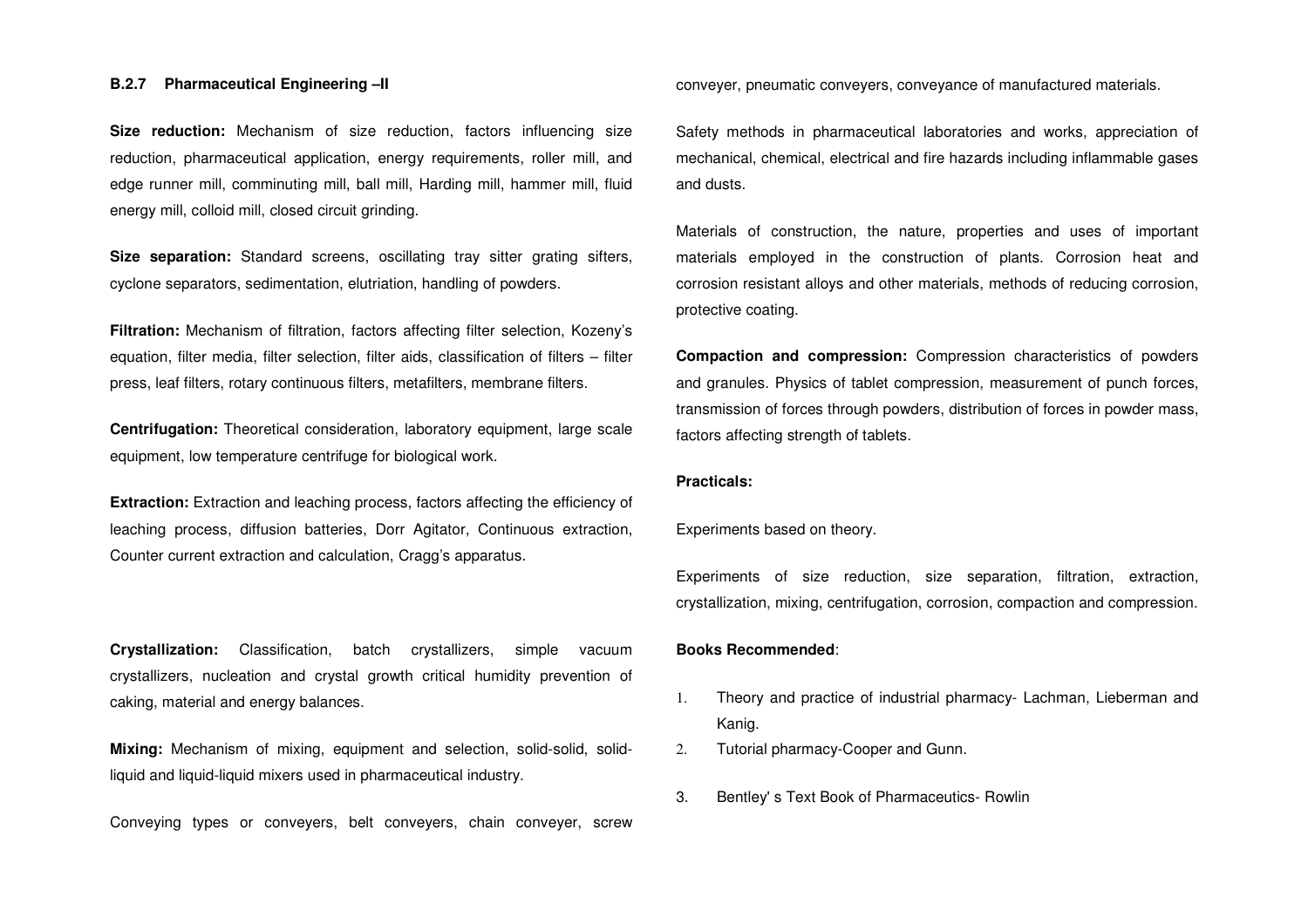4. An introduction to chemical engineering- Badger and Banchero.

#### **B.2.8 Mathematics and Statistics**

**Section A:** Statistics no derivation of formulae (application part) condensation of data collected, various forms of frequency distribution, tabular presentation of data, structure of a table, simple table, complex table.

Bar diagram, graphical representation of frequency distribution, histogram, frequency polygon, cumulative frequency curve, some common types of frequency distribution.

**Measure of central tendency:** Calculation of arithmetic mean, geometric mean, median, quartiles and mode.

**Measure of dispersion:** Range, quartile deviation, mean deviation standarddeviation, coefficient of variation, filling of curves using least square.

**Principle of Interpolation:** Graphical method curve fitting, Newton's Gregory Newton -Binomial method, Largranges method.

**Probability:** Simple and compound events, mutually exclusive events independent events. Additive and multiplicative law of probability use of binomial theorem.

Binomial distribution, characteristics of binomial distribution fitting of binomial distribution and testing of goodness of fit. Normal distribution, characteristics of normal distribution, fitting Chi-Square distribution - application of chi-square test of goodness of fit, comparison of a number of frequency distribution, finding association and relationship between attributes.

Calculation of coefficient of correlation (Karl Person's formula) Rank correlation and determination of rank correlation coefficient, calculation of regression coefficient. Regression lines, Test of significance of large samples. Significance test of sample mean, comparison of large sample significance test for proportions, significance. test of difference between means of two sample - samples from same population (universe), sample from different population.

Financial limit for unknown mean.

Test of significance of small sample; t-distribution , use of t-distribution to test the significance of the mean of the sample testing the significance of the difference between the two sample mean, paired samples when the size of sample same.

Integration of rational function, Integration of Integral of Trigonometrical transformation, substitution.

Definite integral's: Properties of definite integrals, Evaluation of definite integrals.

Areas of curves given by Cartesian equation (without tracing). Volumes of solids of revolution (Cartesian equation only). Solutions of differential equation of first order and first degree of the following:

In which Variables are separable, Homogeneous reducible to Homogeneous Equation, Linear Equation from Equation reducible to Linear Equation form.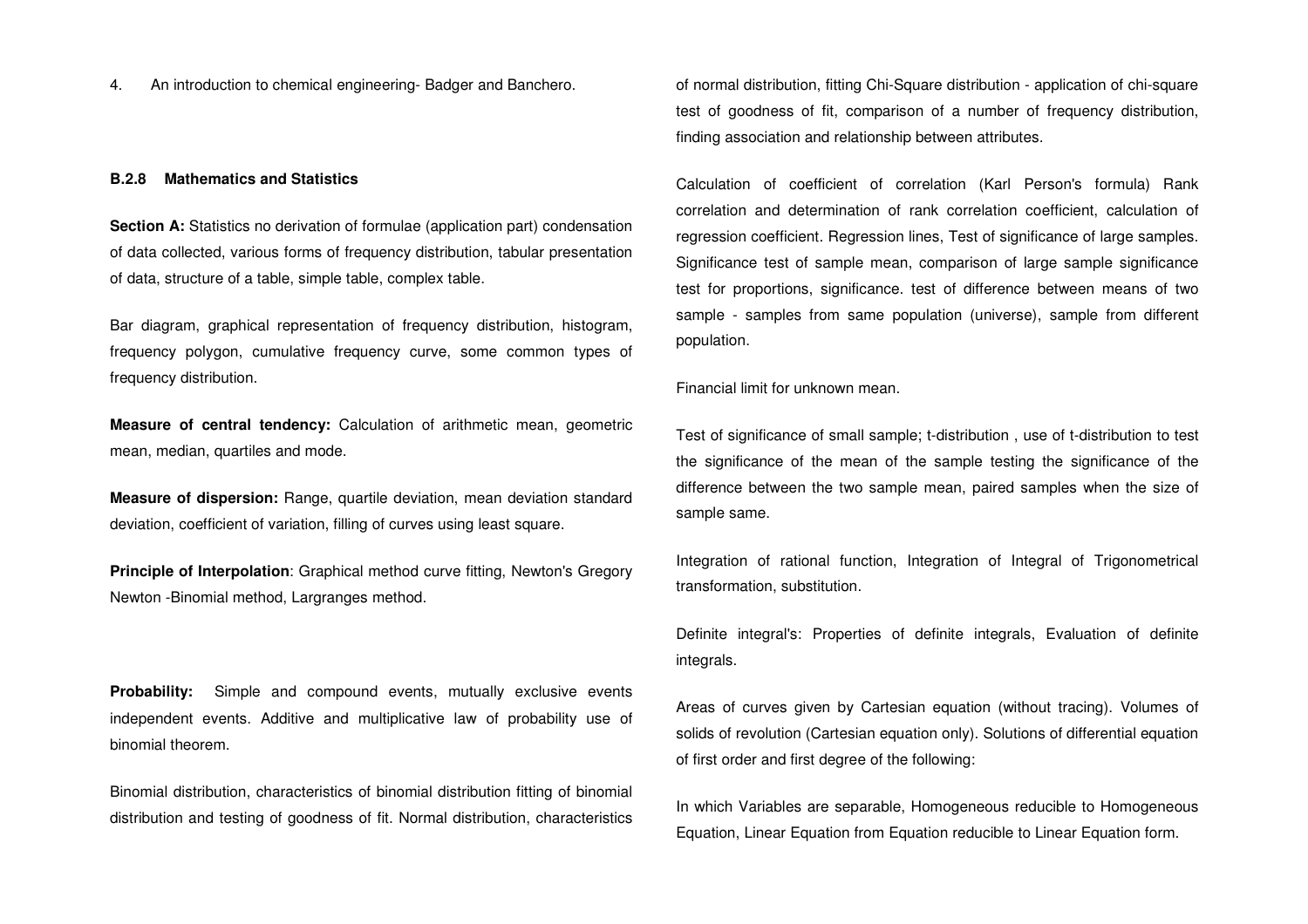Linear equations with constant coefficients.

reduction.

Auxiliary equation having different roots, equal roots, imaginary roots. Particular integrals.

**Section B** (21-24 Periods) : **Differentiation And integration** 

Differentiation : Simple cases, product of two functions, quotient of two functions, function of a function, inverse functions, logarithmic differentiation, implicit function, parametric equation, and Transformation, Differentiation from first principle.

Simple application Velocity, acceleration, increments and their ratios, rate of increase, Approximate Calculation.

Successive differentiation, use of De Moive's theorem, trigonometrical transformation, application of Leibnitz's theorem.

Equation of tangent and normal to the curves, angle of intersection of curves. Length of sub tangent, subnormal.

Partial differential coefficients, Total differential coefficient, application of Euler's theorem on Homogeneous function.

Maxima and minima of the continuous function (applying working rule) two variables connected by a relation.

Integration: As inverse of differentiation, integral of product of constant and a function, of sum.

Integration by substitution, by parts, Decomposition into a sum, successive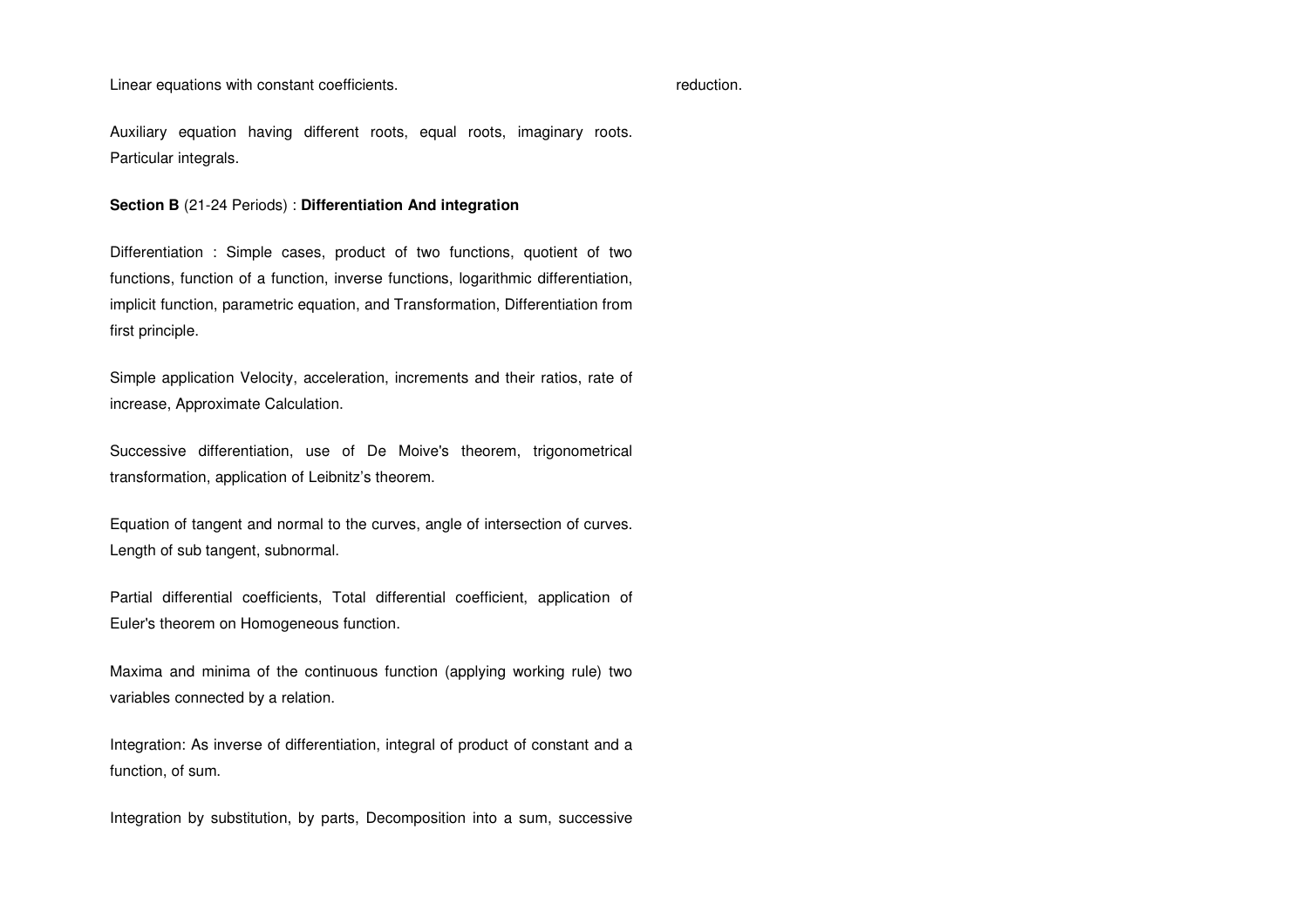| <b>INSTITUTE OF PHARMACY</b>                   | B.3.1<br>Pharmacognosy & Phytochemistry - III                                                                                                                                                                                                                                                                  |
|------------------------------------------------|----------------------------------------------------------------------------------------------------------------------------------------------------------------------------------------------------------------------------------------------------------------------------------------------------------------|
| BUNDELKHAND UNIVERSITY, JHANSI                 | Commerce's in crude drugs: Collection, preparation, drying and storage of<br>drugs with special emphasis on factors influencing quality of drugs. Cultivation<br>of medicinal plant.                                                                                                                           |
|                                                | Biogenesis of medicinally important glycosides and alkaloids.                                                                                                                                                                                                                                                  |
| <b>PROSPECTUS</b>                              | Classification and general treatment of alkaloids and glycosides of different<br>categories.                                                                                                                                                                                                                   |
| <b>B.PHARM. PART - III</b><br>EXAMINATION-2008 | Systematic study of crude drugs : Including synonyms, biological<br>geographical sources, identification (Microscopic characteristics of drugs<br>underlined), Chemical constituents, chemical tests, uses, adulteration and<br>evaluation of glycosidal, Alkaloidal and drugs belonging to following groups : |
|                                                | Anthraquinone glycosidal drugs: Senna, Aloe, Rhubarb, Cascara.                                                                                                                                                                                                                                                 |
|                                                | Saponin Glycosidal drugs: Dioscorea, Solanum, Licorice, Senega, Ginseng.                                                                                                                                                                                                                                       |
| PUBLISHED BY                                   | Cyanogenetic Glycosidal drugs: Wild Cherry.                                                                                                                                                                                                                                                                    |
| <b>INSTITUTE OF PHARMACY</b>                   | Coumarins and Furanocoumarin glycosidal drugs: Psoralea.                                                                                                                                                                                                                                                       |
| BUNDELKHAND UNIVERSITY, JHANSI                 | Miscellaneous Glycosidal drugs: Gentian, Quassia, Saffron.                                                                                                                                                                                                                                                     |
|                                                | Indole Alkaloidal drugs: Ergot, Nux- Vomica, Rauwolfia, Catharanthus.                                                                                                                                                                                                                                          |
|                                                | Isoquinoline Alkaloidal drugs: Ipecac, Opium.                                                                                                                                                                                                                                                                  |
|                                                | Tropane Alkaloidal drugs: Stramonium, Hyoscyamus, Datura, Belladonna,<br>Duboisia.                                                                                                                                                                                                                             |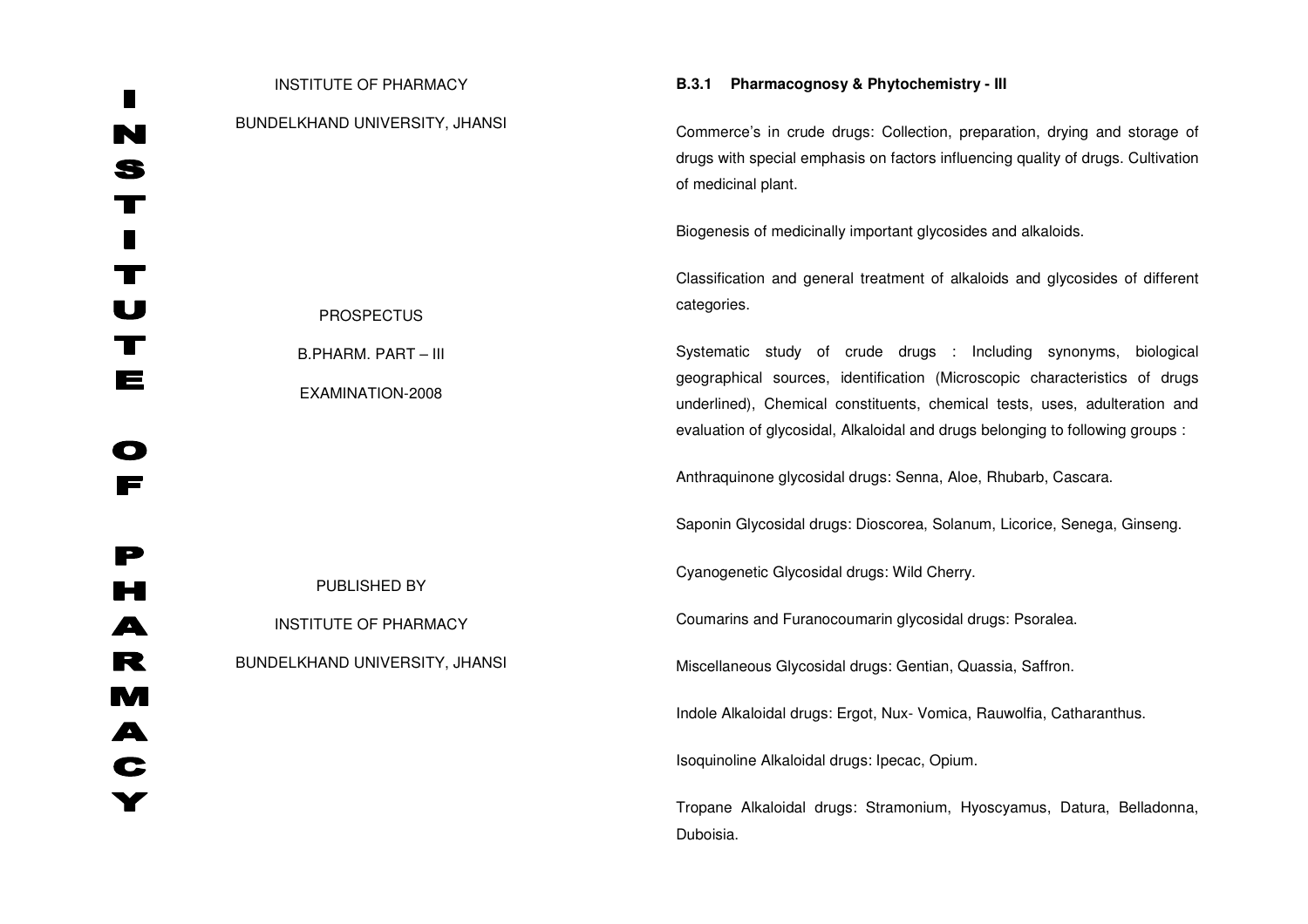#### Quinoline Alkaloidal drugs: Cinchona

Pyridine Alkaloidal drugs : Areca, Lobelia, Nicotiana

Imidazole Alkaloidal drugs: Pilocarpus

Quinazoline Alkaloidal drugs: Vasaka

Steroidal Alkaloidal drugs :Ashwagandha, Kurchi, Veratrum.

Proto- Alkaloidal drugs: Ephedra, Colchicum.

# Terpenoid Alkaloidal drugs Aconite

Sources Chemical Nature & Uses of following Enzyme : Papain, Pancreatin, Urokinase, Diastase, Pepsin, Trypsin Penicillinase, Hyaluronidase.

Study of Drugs of Marine Origin.

An overview of steroidal drug precursors from plants.

Practicals :

- 1. Identification and evaluation of drugs (in theory) in whole and powdered from by Microscopy and Morphology and Chromatographic Technique.
- 2. Phytochemical test for the crude drugs.
- 3. Exercises on extraction of important phytoconstituent.
- 4. Visit of Drugs of herbal garden.
- 5. Study of drugs of herbal Museum.

# Book Recommended:

- 1. Pharmacognogy: Trease & Evans.
- 2. Pharmacognogy: Tyler & Brady
- 3. Pharmacognogy: Wallis
- 4. Pharmacognogy: C. K. Kokate.

## **B.3.2 Dispensing Pharmacy**

Prescription: Definition, parts, handling, sources of errors in prescription, knowledge of Latin terms commonly used in prescription writing and their translation into English.

Compounding of Medication : Powders, Tablets, Capsules, Tablet triturates Pills, Lozenges, Ointments, Creams, Pastes, Jellies, Suppositories, Suspensions, Emulsion, Mixture, Sprays, Inhalations, Paints, Labeling of dispensed products.

Incompatibilities: Physical, chemical and therapeutic incompatibility and their correction.

Posology: Factors influencing dosage.

Community Pharmacy Organization and structure of retail and wholesale drug store - types of drug stores and design-Legal requirements for establishment, maintenance of drug store, Dispensing of proprietary products, Maintenance of records of retail and whole sale.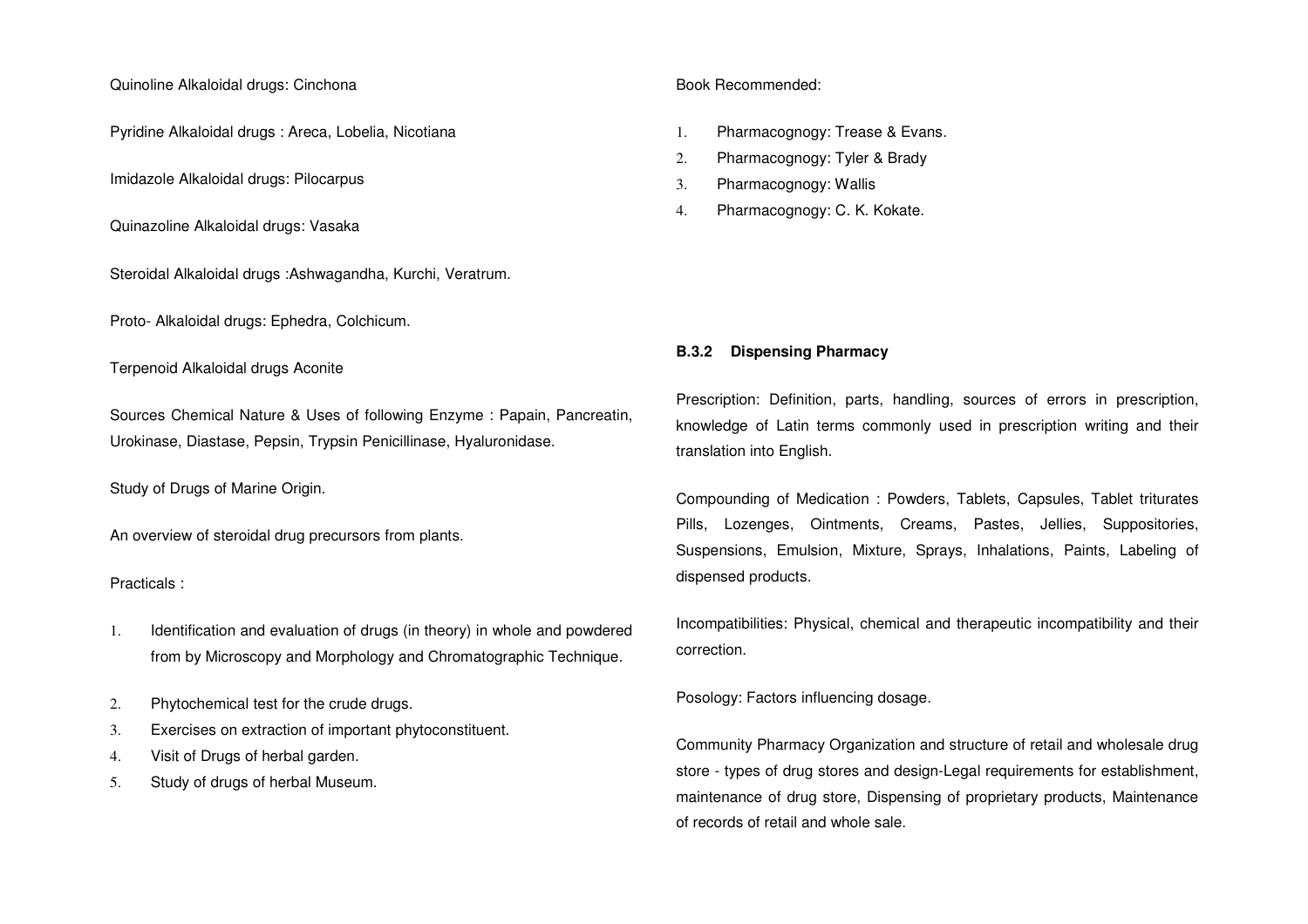First-Aid - Emergency treatment in shock, snake-bite, burns, poisoning, heart diseases, fractures, resuscitation methods Elements of minor surgery and dressings.

#### Practical:

Practice in Dispensing of not less than 100 prescriptions comprising of Solutions, Mixtures, Powders, Tablets, Capsules, Lozenges, Ointments, Creams, Pastes, Jellies, Suppositories, Suspensions, emulsions, Sprays, Inhalations, Paints, Incompatibilities.

# Books Recommended :

- 1. Dispensing of medication: Hoover.
- 2. Prescription Pharmacy: Sprowls(ed.)
- 3. Cooper and Gunn's dispensing for Pharmaceutical Students: Carter.
- 4. The Concise Pharmaceutical Dispensing: Jain and Sharma.
- 5. Health Education and Community Pharmacy: Jain.

#### **B.3.3 Pharmacology And Toxicology - II**

#### Pharmacology of Cardiovascular System:

(a) Pathophysiological basis of Hypertension, Congestive heart failure, Angina, Cardiac Arrhythmias, and Atherosclerosis.

(b) Pharmacology of Antihypertensive, Cardiotonic, Antianginal, Antiarrhythmic and Hypolipedemic Drugs.

Pharmacology of Endocrine system: Thyroid-antithyroid drugs, insulin and oral hypoglycemics, glucagons, adrenocortical steroids, pituitary hormones, Estrogens, progesterone, androgens, anabolic steroids and oral contraceptives.

Chemotherapy: General principles of chemotherapy. Sulphonamides, antibiotic, antiprotozoal drugs, antimalarials, antiamoebic, antifungal and antiviral drugs, chemotherapy of tuberculosis and leprosy , chemotherapy of cancer and immunosuppressant drugs.

Autocoids : (a) Histamine, 5-HT and their antagonists.

(b) Prostaglandins, Prostacyclin, Thromboxanes , leucotrienes and plaetlet anctivating factors. Drugs acting on Skin: Drugs for Psoriasis, antiseborrhoeics, acne- vulgaris.

Pharmacology of Vitamins & Minerals.

Bioassays : Principles of Bioassays, Bioassays of Digitalis, Insulin , dtubocurarine, Acetylcholine, Histamine, 5-HT, Oxytocin.

#### Principles of toxicology:

- a. Definition of poison, General principles of treatment of poisoning with special reference to Barbiturates, Opium, Organophosphorous and Atropine Poisoning.
- b. Heavy Metals and Heavy Metal Antagonists.

#### Practicals:

a. Bioassay of Acetylcholine, Histamine and d-tubocurarine using appropriate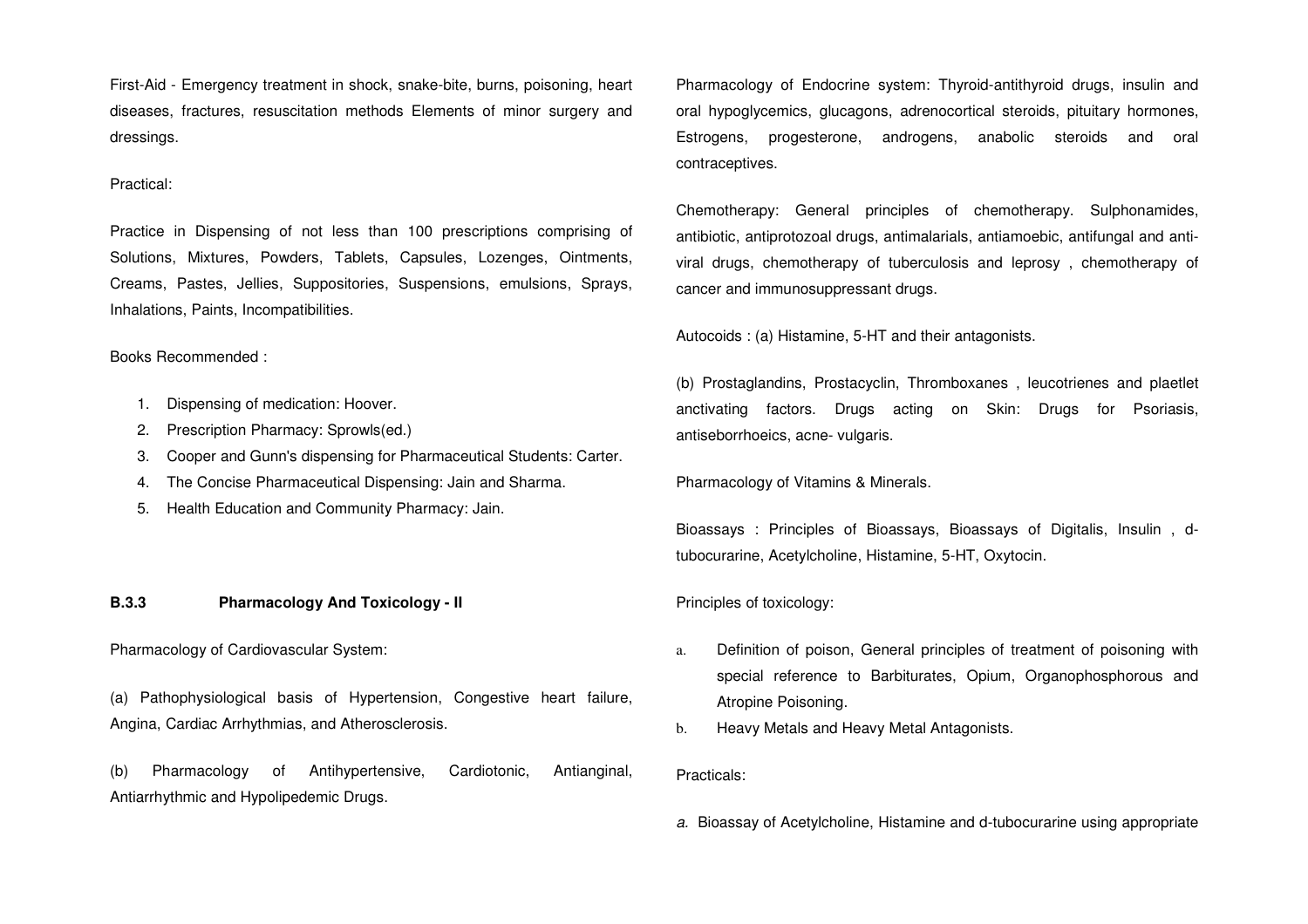isolated tissue preparations.

- b. Evaluation of CNS acting drugs.
- c. Study of ionotropic and chronotropic effects of drugs on Frog heart.
- d. Study of dose response curves and calculation of affinity constants.
- e. Calculation of P A-2 for antagonists.

#### **Books Recommended:**

- 1. Text Book of pharmacology Barar
- 2. Pharmacology and Pharmacotherapeutics:- Satoskar and bhandarkar.
- 3. The pharmacological Basis of Therapeutics –Goodman and Gilman, pergamon press
- 4. Hand Book of Experimental Pharmacology S.K. Kulkarni, Vallabh Prakashan, Delhi.
- 5. Screening Methods in Pharmacology- Turner, Academic Press.

#### **B.3.4 Pharmaceutical Chemistry - IV**

Biochemistry and its importance in Pharmaceutical sciences.

Biochemical organization of the cell, production of cell energy, ATP and its biological significance. Biochemical importance of colloidal systems, Donnan effect.

Enzyme : Classification, nomenclature, factors affecting enzyme action, enzyme kinetics, mode and mechanism of enzyme action and inhibition, isoenzymes and their importance in diagnosis.

Vitamins as co-enzymes and their significance, metals as co-factors.

Carbohydrate Metabolism : Classification, glycolysis, citric acid cycle, glycogenesis and glycogenolysis. Hexose monophosphate shunt, uronic acid pathway, blood sugars and its regulation.

Lipid Metabolism : Oxidation of fatty acids, biosynthesis of fats, ketogenesis and ketosis. Metabolism of cholesterol. Essential fatly acids and Eicosanoids phospholipids, sphingolipids.

Biological oxidation and reduction, respiratory chain, oxidative phosphorylation. Enzyme and co-enzymes of bioredox system.

Metabolism of Amino Acids and Proteins : General biochemical reaction of aminoacids like transamination, deamination and decarboxylation, metabolism of sulphur containing amino acids, urea cycle, Nitrogen balance, Biosynthesis of bile salts and bile pigments.

Metabolism of nucleic acids :Biosynthesis and catabolism of purines and pyrimidines containing nucleotides.

Biosynthesis of DNA and its replication, mutation and repair mechanism.

An introduction to genetic engineering, biosynthesis of RNA, genetic code and protein synthesis.

Liver and kidney function tests of biochemical importance. Detoxification mechanism like oxidation, hydrolysis, reduction & conjugation.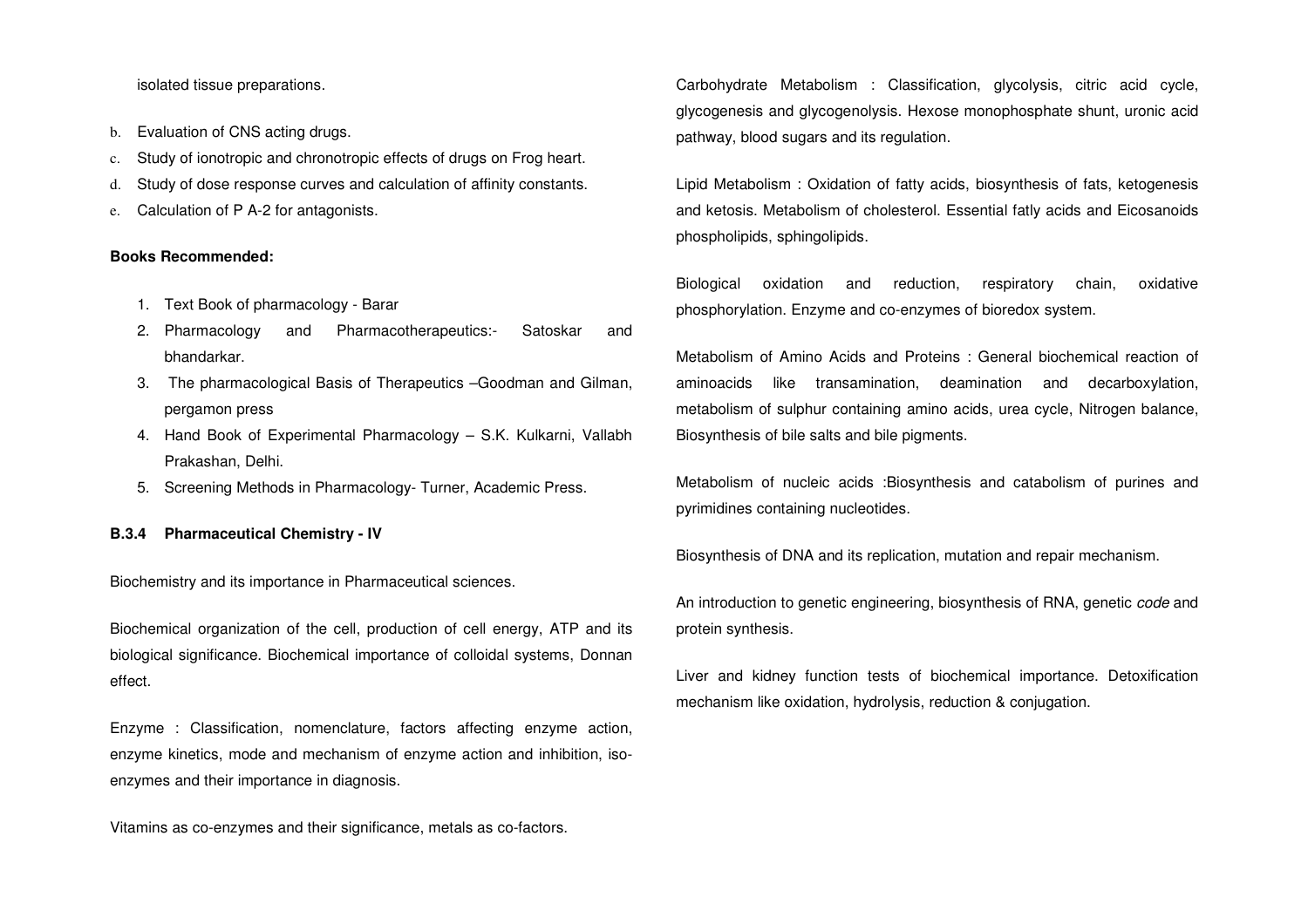#### **Practicals :**

1. The practicals will involve analysis of food, urine (both normal and abnormal constituents) and other body fluids. Estimation of glucose, creatinine, cholesterol, amino acids, and proteins in body fluids.

- 2. Isolation and purification of Enzymes.
- 3. Qualitative estimation of Carbohydrates, Preparation of standard buffer solution (Phosphate, Citrate, Carbonate & measurement .of its pH)
- 4. Estimation of RNA/ DNA.
- 5. Qualitative estimation of Amino Acid, Lipid & Protein.

#### **Book Recommended.**

- 1. D. W. Martin, P. A. Mays & V. M. Redwell, Harpers review of biochemistry, Lunge medical publication.
- 2. Harpers review of Biochemistry, langue Medical publication.
- 3. A. L. Lehringer, Biochemistry, Worth publisher Inc.
- 4. A. L. Lehringer, Principle of Biochemistry, CBS Publishers and Distributors.
- 5. L. striae, Biochemistry, W. H. Freeman & Co. San Francisco
- 6. B. Harrow and A. Mazur, Text book of Biochemistry, W. B. Saunders Co Philadelphia.
- 7. Text book of biochemistry West & Todd.
- 8. Elements of biochemistry- O. P. Agrawal Goel Publishing house, Meerut
- 9. Laboratory Manual in biochemistry by J. Jayaraman, New age Int. Pvt. Ltd., New Delhi.
- 10. Comprehensive Viva and Practical Biochemistry by A. C. Deb, New Central Book Agency, Calcutta.

#### **B.3.5 Applied Microbiology and Biotechnology**

Historical back ground of the science of microbiology : Ancient theories concerning the origin of life, contribution of great scientists to this science, scope of microbiology.

General techniques of microbiology: Preparation and sterilization of media, stains and staining techniques, enumeration of microbes etc.

Classification of microbes and their taxonomy: Actinomycetes, bacteria, ricketsiae, spirochetes and viruses.

Structure of bacterial cell: Eucaryotic and Prokaryotic.

Nutrition, cultivation, isolation and identification of bacteria, actinomycetes, fungi, viruses.

Sterilization, methods and mechanisms, validation of sterilization methods, sterility testing of pharmaceutical products.

Disinfection, factors influencing disinfectants, dynamics of disinfection, evaluation of disinfectants and antiseptics.

Microbial attack and host defence, virulence and pathogenicity, primary and specific defense mechanisms of body, infection and its transmission, interferons.

Immunology and Immunological preparations: Principles, antigens and haptens, immune suystem, cellular and humoral immunity, immunological tolerance, antigen-antibody reactions and their applications.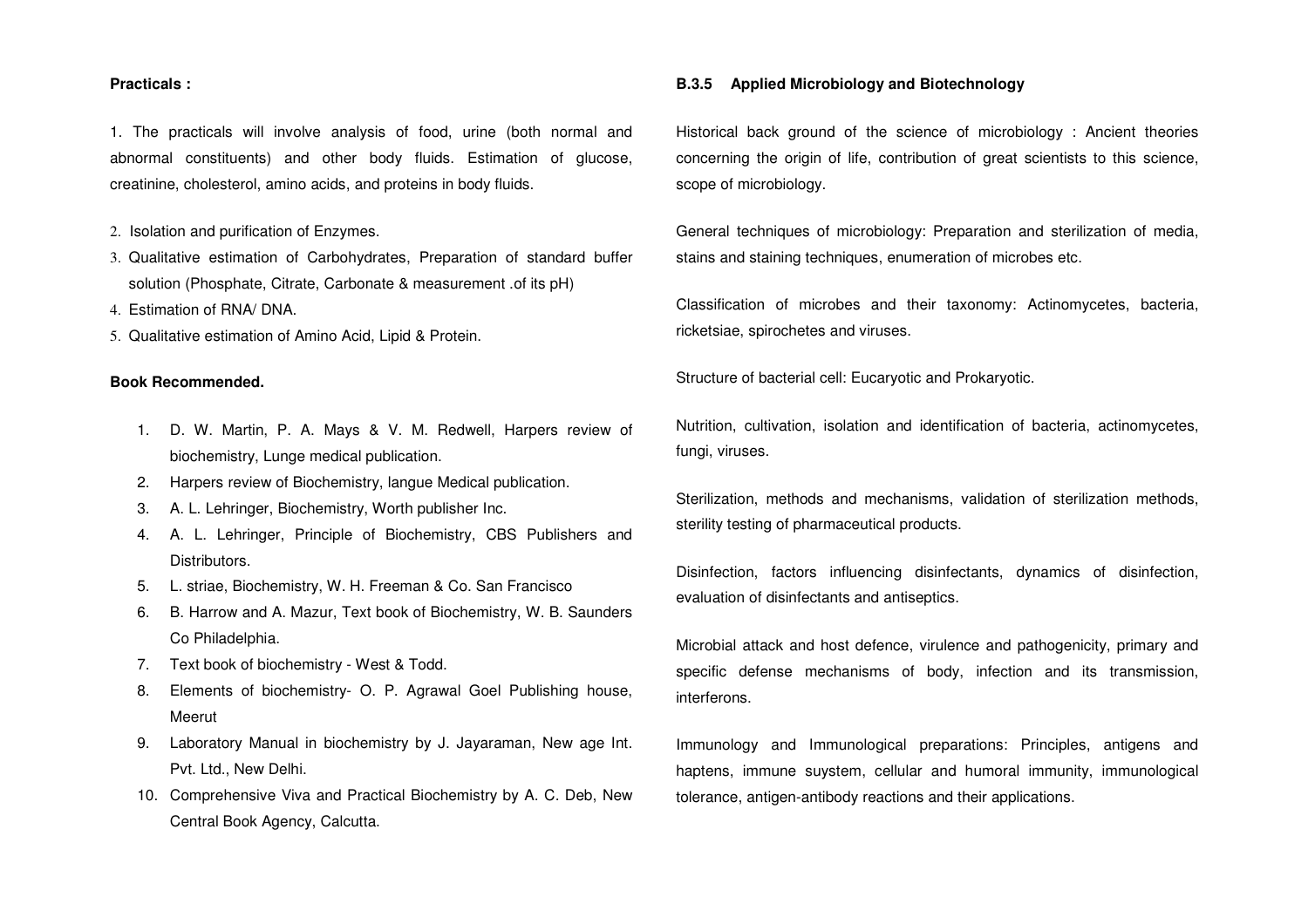Hypersensitivity, active and passive immunization products their preparation, standardization and storage. Microbial standardization of antibiotics, vitamins, aminoacids.

genetic Engineering: Transformation, conjugation, transduction, protoplast fusion and gene cloning and their applications, hybridoma and monoclonal antibodies. Study of common drugs produced by biotechnology

Bacterial enzymes: Techniques of immobilization of enzymes, kinetics and factors affecting enzyme kinetics. Study of enzymes such as hyaluronidase, penicillinase, streptokinase and' streptodornase, amylases and proteases etc. Immobilization of bacteria and plant cells.

#### Practical:

Experiments based on microscopy, general techniques of microbiology, sterilization, disinfection, microbial assays, monoclonal antibodies: Immobilization of enzymes, bacteria and plant cells.

### Books Recommended:

- 1. G. Gunn's and SJ. Carter" Cooper & Gunn's Tutorial Pharmacy", 6<sup>1h</sup> ed., Pitman Medical Publishing Co., London 1972.
- 2. W.B. Hugo and AD. Russell" Pharmaceutical Microbiology",  $4<sup>th</sup>$  Ed., Black well scientificpublications, oxford, 1987.
- 3. Microbiology- Davis, Dulbecco, Eisen.
- 4. "Remington's pharmaceutical sciences" Gennaro, AR. Ed. 18<sup>th</sup> ed., Mack Publishing Co.Easton, Pa, USA,1990.
- 5. L.M. Prescott, G.P.Jarley, D.A. Klein, "Microbiology" 2<sup>nd</sup> ed. Wm. C. Brown Publishers, Oxford, 1993.
- 6. S.P. Vyas & V.K. Dixit, "Pharmaceutical Biotechnology"  $1<sup>st</sup>$  ed, CBS

Publishers & Distributors, New Delhi, 1998.

- 7. N.K. Jain, "Pharmaceutical Microbiology". Vallabh Prakashan Delhi.
- 8. K.Kieslich, Ed. "Biotechnology" Vol. Ga, Verlag Chamle, Switzerland, 1984.
- 9. G. Reeves "Lecture Notes on Immunology "Blackwell Scintific Publication, Oxford, 1987.
- 10. Laboratory Manual of Bacterilogy -Salle.

#### **B.3.6 Pharmaceutical Chemistry–V (Medicinal Chemistry –1)**

Basic Principle of Medicinal Chemistry: Physico-chemical aspects (Optical, geometric, & Bio-isosterism) of drug molecule and biological action Solubility & partition coefficient. Selected physio-chemical properties- ionization, hydrogen bonding, chelation, redox potentials, surface activity & drug recepter interaction.

Drug Metabolism: Phase I and Phase II Pathways of drug biotransformation and conjugation

The following topics shall cover nomenclature, classification, Synthetic procedures or the compounds mentioned under each category, Structure activity relationships (Where stated) Mode of action and therapeutic uses

Anaesthetics- Halothane, thiopental sodium, Lidocaine, Dibucaine, diperodon hydrochloride, benzocaine, procaine, cocain, butacaine sulphate, metabutethamine hydrochloride.

 Hypnotic and Sedatives- Allobarbitone, Pentobarbitone, acetyl carbamate, glutethimide, amobarbitone, ethchlorvynol and Methaqualone. SAR in barbiturates.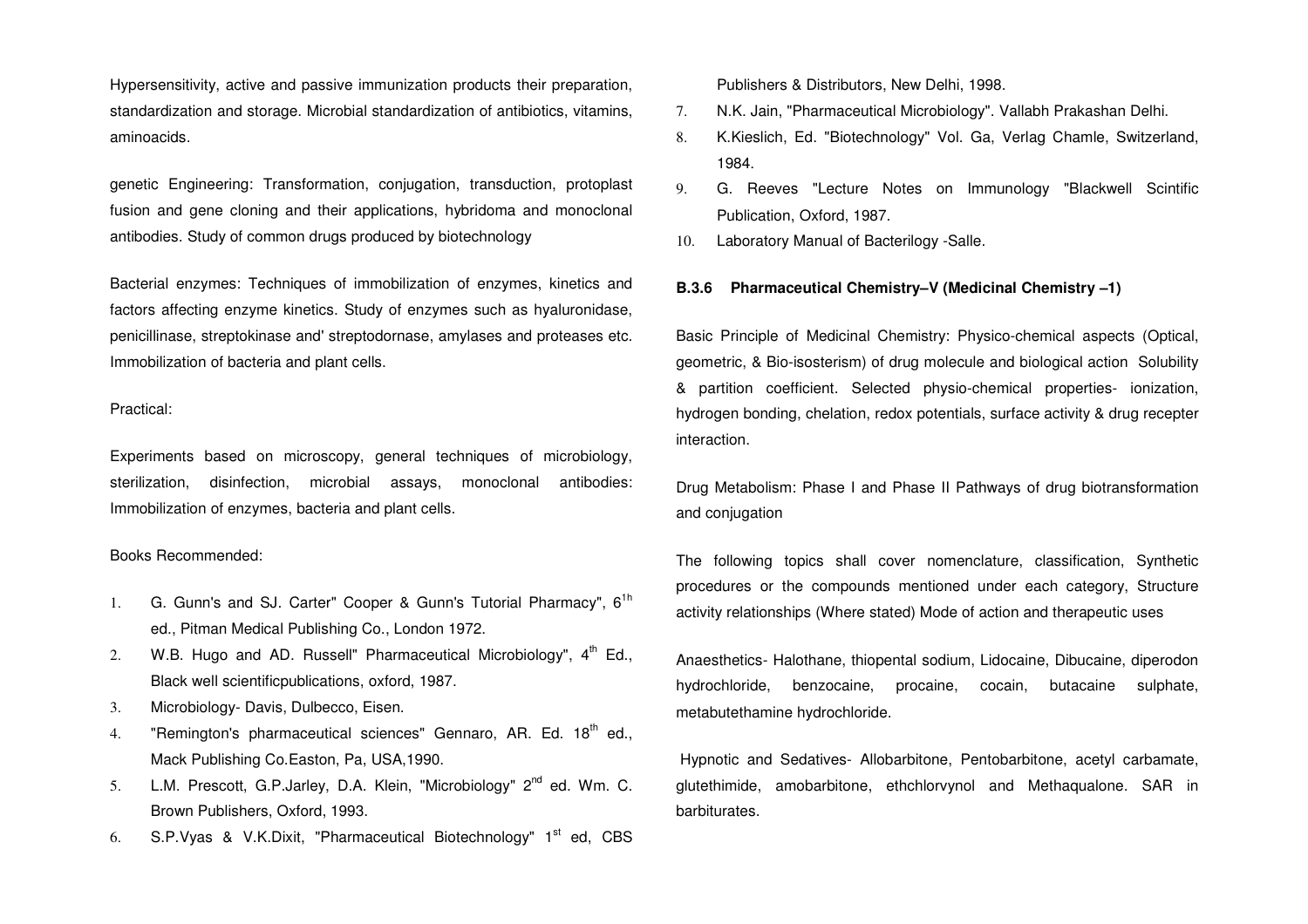Anti convulsant- Phenobarbitone, Phenytoin, Paramethadione, Phensuximide, primidone, Sodium Valpronate and Ethosuximide.

Tranquillizers chlorpromazine, chlordiazepoxide, Diazepam, Haloperidol Chlorcyclizine and Reserpin S.A.R. in Phenothiazines.

Analgesics, Antipyretics and Anti-inflammatory Agents - Morphine, Codeine, Nalorphine, Naloxone, mepridine hydrochloride, Methadone hydrochloride, Antipyrine, Aminopyrine, Paracetamol, Mefenamic acid, Phenylbutazone, Indomethacin, Naproxen, Ibuprofen and Aspirin.

Antihistaminic Agents - Diphenhydramine hydrochloride, Dimenhydrinate, Cyproheptadine, antazoline, Chlorpheneraminc maleate and pyrilamine maleate, hydrogen blocker-Cimetidine, ranitidine and famotidine.

Diuretics Mersalyl, Aminophylline, Acetozolamide, chlorthizide, Ethacrynic acid triamterene Chlorthalidone, Furosemide, Spironolactone and Bendroflumethiazide. SAR of mercurials and Benzothiazides.

Anti-hypertensive Agents Piperoxan, dibenamine, Tolazoline hydrochloride. Propranolol, Diazoxide, Hexamethonium bromide, Guanethidine sulfate, Methyl dopa, Prazocin hydrochloride, Clonidine hydrochloride, Hydralazine hydrochloride.

Adrenergic & Cholinergic Agents- Epinephrine, Norepinephrine, Ephedrine, Psudoephedrine metaraminobitartrate, Naphazoline hydrochloride, pilocarpinenitrate, Neostigmine bromide, Physostigmine salicylate and Acetylcholine. SAR of phenylethylamine analogs.

Central Nervous Stimulants - Caffeine, Nikethamide, Pentylene tetrazol, Amitryptylene, Imipramine and Dextromethorphan hydrobromide potassium Guaicosulfonate and Levopropoxyphen

Expectorants & Antitussive Agents: Acetylcysteine, Guaifenesin, Terpinhydrate, Dextromethorphan Hydrobromide, Potassium Guaicosulphate and Levopropoxyphen.

Gastro- Intestinal Drugs-A general survey of GI Drugs.

Books Recommended:

l.Burger's Medicinal Chemistry, John willey & Sons, New York.

2.Wilson and Gisvold's Text Book of Organic Medicinal and Pharmaceutical

Chemistry, Philadelphia.

3.Foye, W D, Principles of' Medicinal Chemistry, Lee and Febiger, Philadelphia

4.Remington's Pharmaceutical Sciences, Mack publishers Co., Easton, Pensylvania.

5. Kar, A, medicinal Chemistry, willay Eastern Ltd, New Delhi.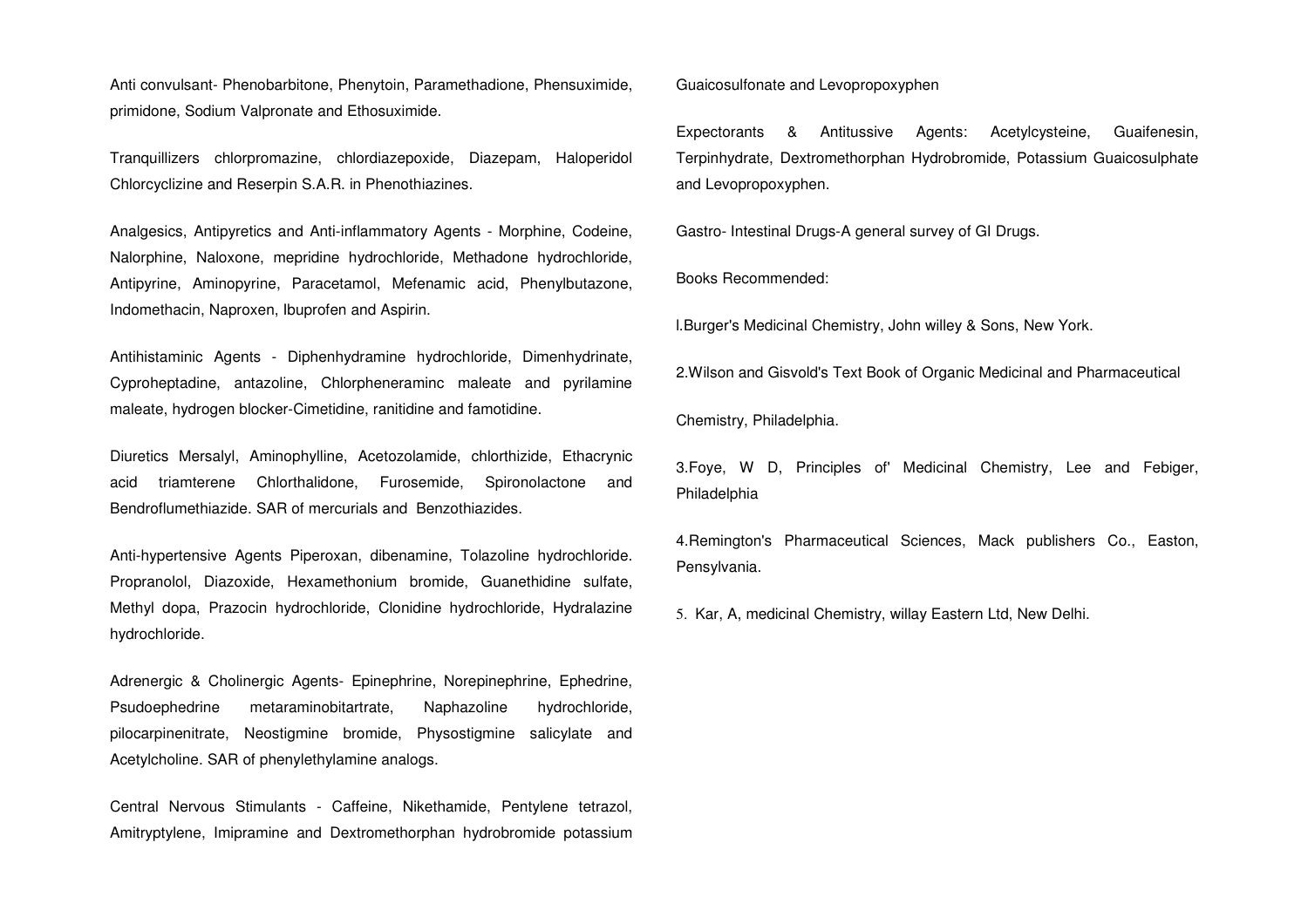#### B.3.7 **Pharmaceutical Technology & Cosmeticology**

Preformulation studies

- (a) Study of physical properties of drug like physical form, particle size, shape density, wetting, dielectric constant, solubility, dissolution and organoleptic properties and their effect on formulation, stability and bioavailability.
- (b) Study of chemical character of drug molecule like hydrolysis, oxidation, reduction, recemization, polymerization, etc. and their influence on stability of product.

Liquid Dosage Forms: introduction, type, additives used in formulations, vehicle, stabilizers, preservatives, suspending agents, emulsifying agent, solubilizers, colors, flavors, etc Manufacturing, packaging and evaluation, of clear liquids, suspensions and emulsions official in Indian Pharmacopoeia.

Semisolid Dosage Forms Definition, type, mechanism of drugs, penetration through skin, factors influencing penetration, semisolid bases and their selection, general formulation of semisolids, manufacturing procedure, evaluation and packaging.

Suppositories: Ideal requirements, bases, manufacturing procedure, packaging and evaluation

#### Tablets:

(a) Formulation of different types of tablets, granulation methods, technology of production of granules on large scale by various techniques, physics of tablets making, tablets compression machinery of different types and the equipments employed, evaluation of tablets.

(b) Coating of tablets: Types of coating, film forming materials, formulation of coating solution, equipments for coating, coating process evaluation of coated tablets.

Capsule: Advantage and disadvantages of capsule dosage form, material for production of hard gelatin capsules, size of capsules, methods of capsule production, soft gelatin capsule shell and capsule content, importance of base absorption and minim/gm factors in soft gelatin capsules, quality control, stability testing and storage of capsule dosage forms.

Ophthalmic preparation: requirements, formulation, methods of preparation, containers, evaluation.

Pharmaceutical Aerosols: definition, propellants, general formulation, manufacturing, packaging and evaluation methods, pharmaceutical applications.

Packaging of Pharmaceutical product: packaging components, types of specifications and methods of evaluation stability aspects of packaging and packaging equipments, factors influencing choice of container, legal and other official requirements for containers, package testing.

Cosmeticology & cosmetic preparation: fundamentals of cosmetic science, structure & function of skin & hair, formulation, preparation and packing of cosmetic for skin, hair, dentifrice and manicure preparations like nail polish, lipsticks, eye lashes, etc.

#### Practical:

preparation and evaluation of tablets capsules, solutions, emulsions, suspensions suppositories ointments, ophthalmic preparation, cosmetic for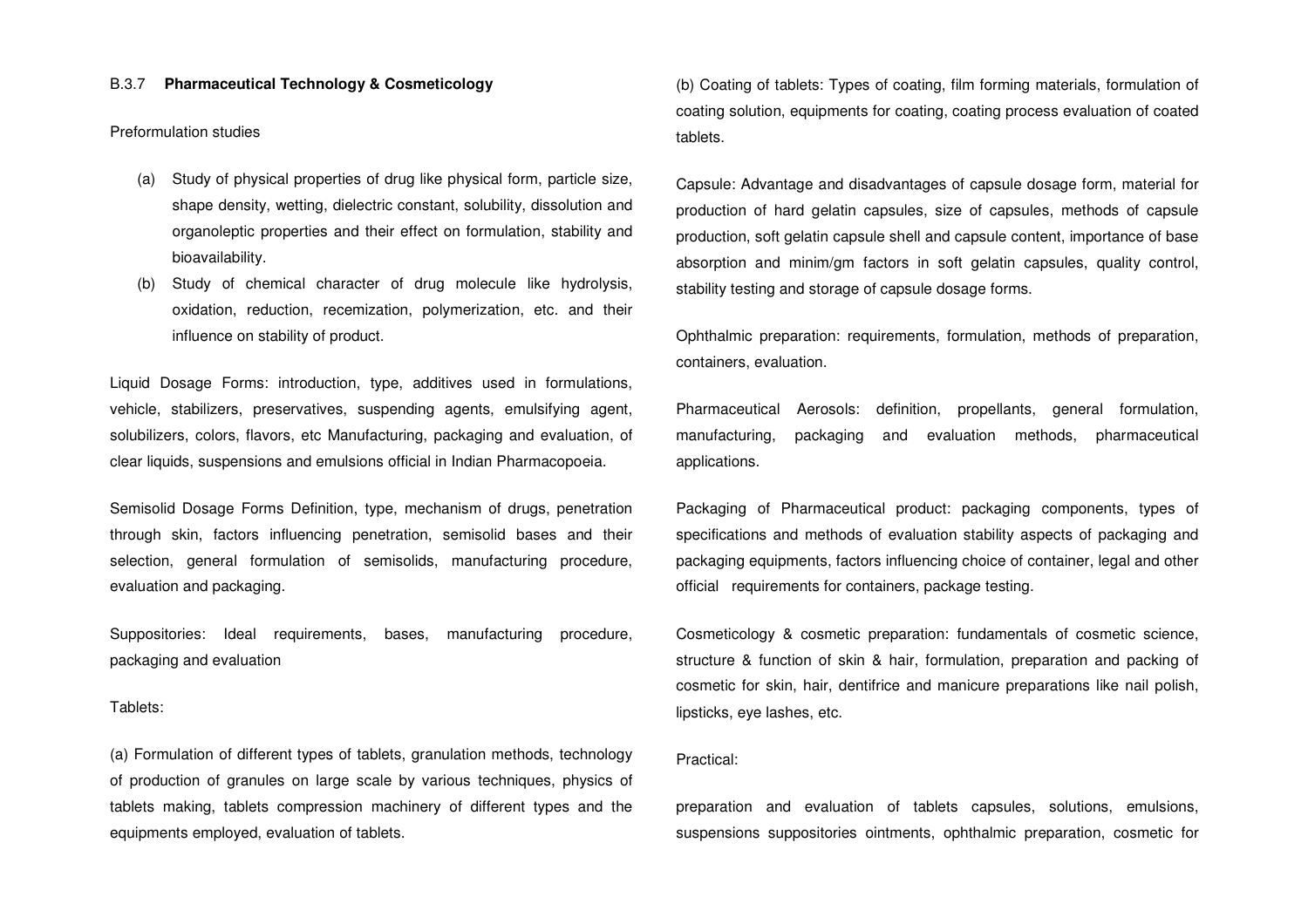skin, hair, dentifrice, manicure preparation, nail polish. Lipsticks etc.

Book Recommended :

- 1. Gilbert, S. Banker and Cristopher, T. Rhodes Modern Pharmaceutics Drugs and Pharmaceutical Science Series Vol. 7, 1979, M & D Inc., New York.
- 2. Leon Lachman The Theory and Practice of Industrial Pharmacy,  $2^{nd}$ edition, indian Edition 1976, K. M. Verghese Co. Bombay.
- 3. E. A. Rawlins Text Book of Pharmaceutics,  $8<sup>1h</sup>$  edition, 1977, Bailliere Tindall.
- 4. A. Osol (editor) Remington's Pharmaceuticals Science1985, Mack Publishing Co. Eastern, Pa.
- 5. S. J. Carter Cooper and Gunn's, Tutorial Pharmacy, 6<sup>th</sup> edition 1072, Pitman Medical.
- 6. Pharmacopoeia of India  $4<sup>th</sup>$  Ed., 1996.
- 7. British Pharmacopoeia, 1994.
- 8. J, C. Mac Chesney. "Packaging of Cosmetics and Toiletries Newness-Butterworth, London, 1974.
- 9. M. S. Balsam & E. Sagarin " Cosmetics and Toiletries' 2<sup>nd</sup> edition, vol. 1-3, John Wiley and Sons, New York.
- 10. E. Sagarin cosmetic science and Technology, vol 1-3,  $2^{nd}$  edition. 1974.
- 11. J. S. Jellinek formulation and function of Cosmetics, 1970.

**B.3.8 Practice of Pharmacy** 

**(Forensic Pharmacy & Community pharmacy)**

Section A: Forensic Pharmacy (80%)

Historical background of drug legislation in India.

The Pharmacy Act.

The Drugs and Cosmetics Act & Rules.

The Medicinal and Toilet Preparations (Excise Duties)Act & Rules.

The Drugs and Magic Remedies (Objectionable Advertisements) Act & Rules.

The Narcotic Drugs and psychotropic substances Act & rules.

The Poisons Act

The Drugs (Prices Control) Order

The Patents Act.

The Designs Act.

The Trade and Merchandise Marks Act.

The Monopolies and Restrictive Trade Practices Act & Rules.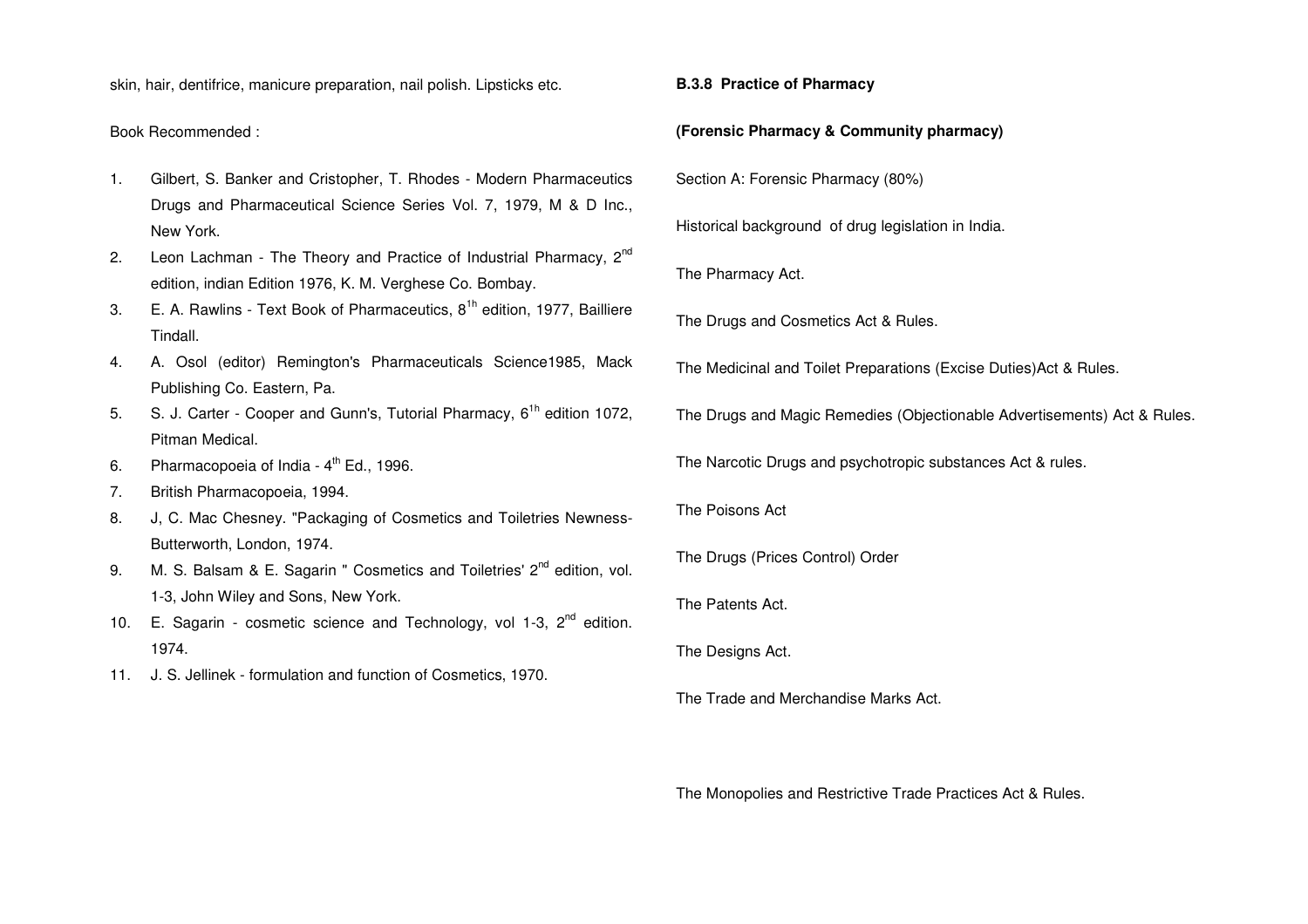The Medical Termination or Pregnancy Act & Rules.

# Section B: Community Pharmacy (20%)

Organization and Structure of retail and wholesale drug store, types of drug stores and their design, legal requirements for establishment, maintenance of drug store, dispensing of proprietary products, Maintenance of records of retail and wholesale.

Communicable Diseases Causative agents, modes of transmission, prevention and control:

- (a) Respiratory infection: chicken pox, measles, influenza, diphtheria, whooping cough, tuberculosis.
- (b) Intestinal infection; poliomyelitis, hepatitis, cholera, typhoid, food poisoning, hookworm infection.
- (c) Arthropod borne infection: plague, malaria, filariasis.
- (d) Surface infection: rabies, trachoma. tetanus leprosy.
- (e) Sexually transmitted disease: syphilis, gonorrhoea, AIDS.

# Book Recommended:

- 1. Report of drugs enquiry committee.
- 2. Bare act pertaining to syllabus.
- 3. A text book of Forensic Pharmacy: Jain, N. K.
- 4. Forensic Pharmacy Mittal, B. M.
- 5. Remington's Pharmaceutical Sciences.
- 6. Health Education and Community Pharmacy: Jain, N. K.

INSTITUTE OF PHARMACY BUNDELKHAND UNIVERSITY, JHANSI PROSPECTUS B.PHARM. PART – IV EXAMINATION-2008 PUBLISHED BY INSTITUTE OF PHARMACY BUNDELKHAND UNIVERSITY, JHANSI

п

N

S

 $\mathbf T$ 

 $\blacksquare$ 

 $\mathbf T$ 

 $\mathbf U$ 

 $\mathbf T$ 

 $\blacksquare$ 

 $\mathbf \Omega$ 

F

 $\blacksquare$ 

▙▀▊

A

R

**M** 

 $\blacktriangle$ 

C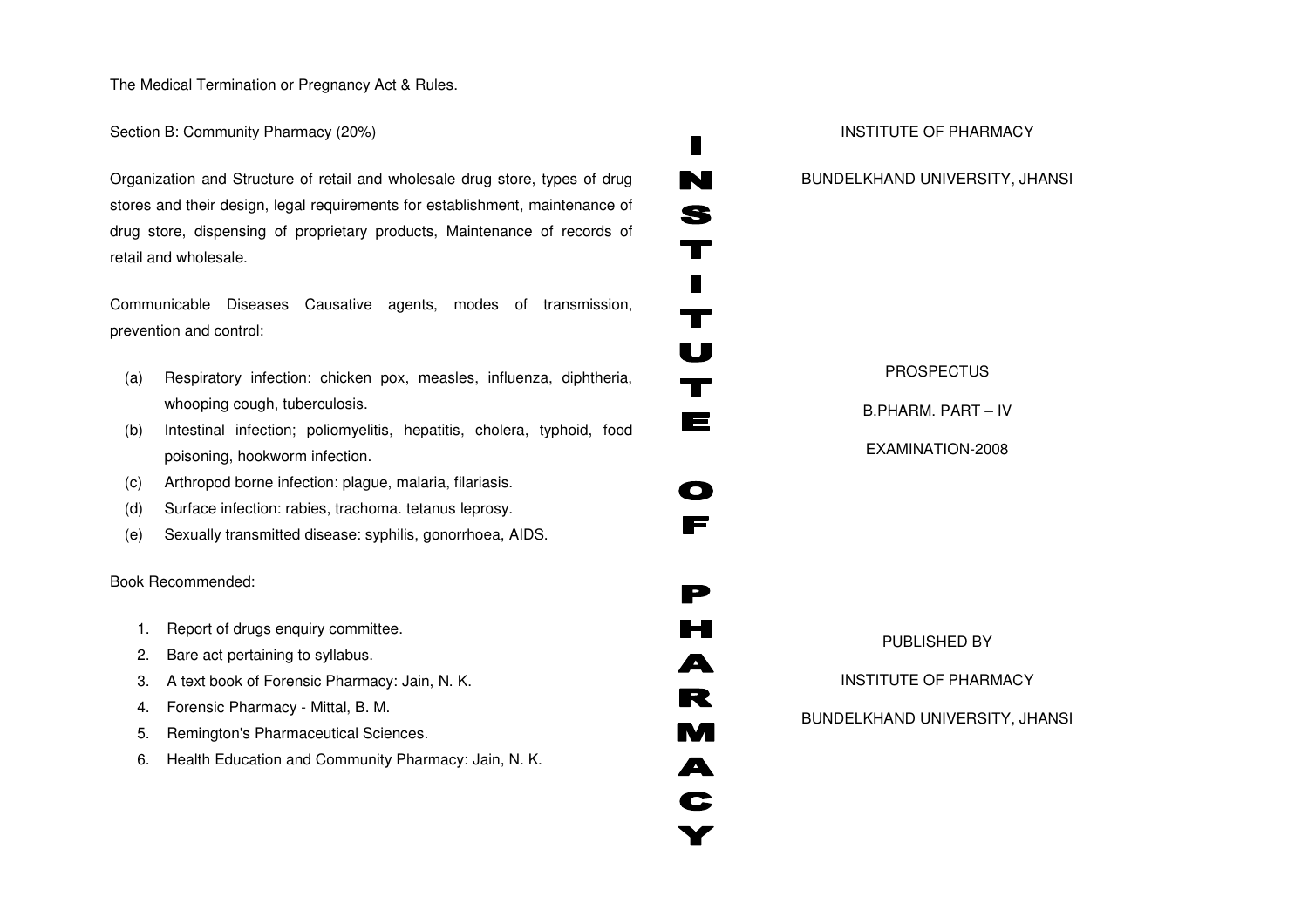### **B. Pharm. Part - IV**

#### **B.4.1 Pharmacognosy & Phytochemistry-III**

#### **(Including Ayurveda)**

Study of Indigenous Traditional Drugs: Botanical sources (including alternative/ controversial sources), Clinical uses, chemical constituents, pharmacological action & authentication of following drugs - Amla (Phyllanthus embelica), Bahera (Terminalia balerica), Kantakari (Solanum xanthocarpum), Malkangni (Celastrus paniculatus), Tylophora (Tylophora Indica), Bhilwa (Semicarpus anacardium). Satavar (Asparagous recemosus), Bach (Acorus calamus), Rasna (Pluchea lanceolata), Punarnava (Boerhaavia diffusa), chitrak (Plumbago zeylanicum), Apamarg (Achyranthus aspera), Shankhpushpi (Convolvurus microphyllus), Guduchi (Tinospora cordifolia), Brahmi (Centella asiatica), Lahsun (Garlic, Allium sativum), Guggal (Commiphera mukul), Kalmegh (Andographis paniculata), Tulsi (Ocimum sanctum), Valerian ( Valerian officianalis), Gokhru (Tribulus terrristris), Harad (Myrobalan Terminaschebula), Vidang (Embellica ribes), Artemisia (Artemisia annua), Chirata (Swertia chirata), Arjuna (Terminalia arjuna), Ashoka (Saraca indica) & Banafsha (Viola odrata).

#### **Introduction to Ayurvedic Dosage Form:**

Preparation and standardization of Ayurvedic preparation such as Ashvas, Aristha, Avaleha, Churna etc.

General Methods of Extraction, Isolation, Identification & Characterization of Phyto-constituents Carbohydrates, Glycosides, Phenolic Compounds, Steroids and Alkaloids.

Isolation of the following phyto-constituents (including industrial methods):

Morphine, Quinine, Reserpine, Sennosides, Digitalis glycosides, Diosgenin, Menthol, Thymol, Rutin & Psoralen.

Study of Hallucinogenic and Poisonous plants, Mycotoxins and Toxic Mushrooms, Allergen and Allergenic Preparations.

Herbs as health foods and as cosmetics.

An introduction to Tissue Culture and its scope in production of phytopharmaceuticals.

An overview of plants as Antitumor agents, Bitters, Sweeteners and Photosensitizing agents.

Practicals:

- 1. Identification and Evaluation of Indigenous drugs by Morphology and Microscopy.
- 2. Exercises on extraction and isolation Extract of Caffeine Piperine, Diosgenine Sennosides, Strychnine & Brucine
- 3. Exercises on Evaluation of drugs by chromatography eg. Cinchona for quinine, Rauwolfia for reserpine, Amla for Vitamin-C & Mentha oil for menthol.
- 4. Exercises on Evaluation of herbal formulation:
	- a. Drying of Ashvas & Aristha
	- b. Determination of Extractive values for Avahleh and Churna Chavanprash & Triphla
	- c. Evaluation Exercises following; exercises on marketed preparation. eg. Tine Belladonna, Tine Nux Vomica & Tine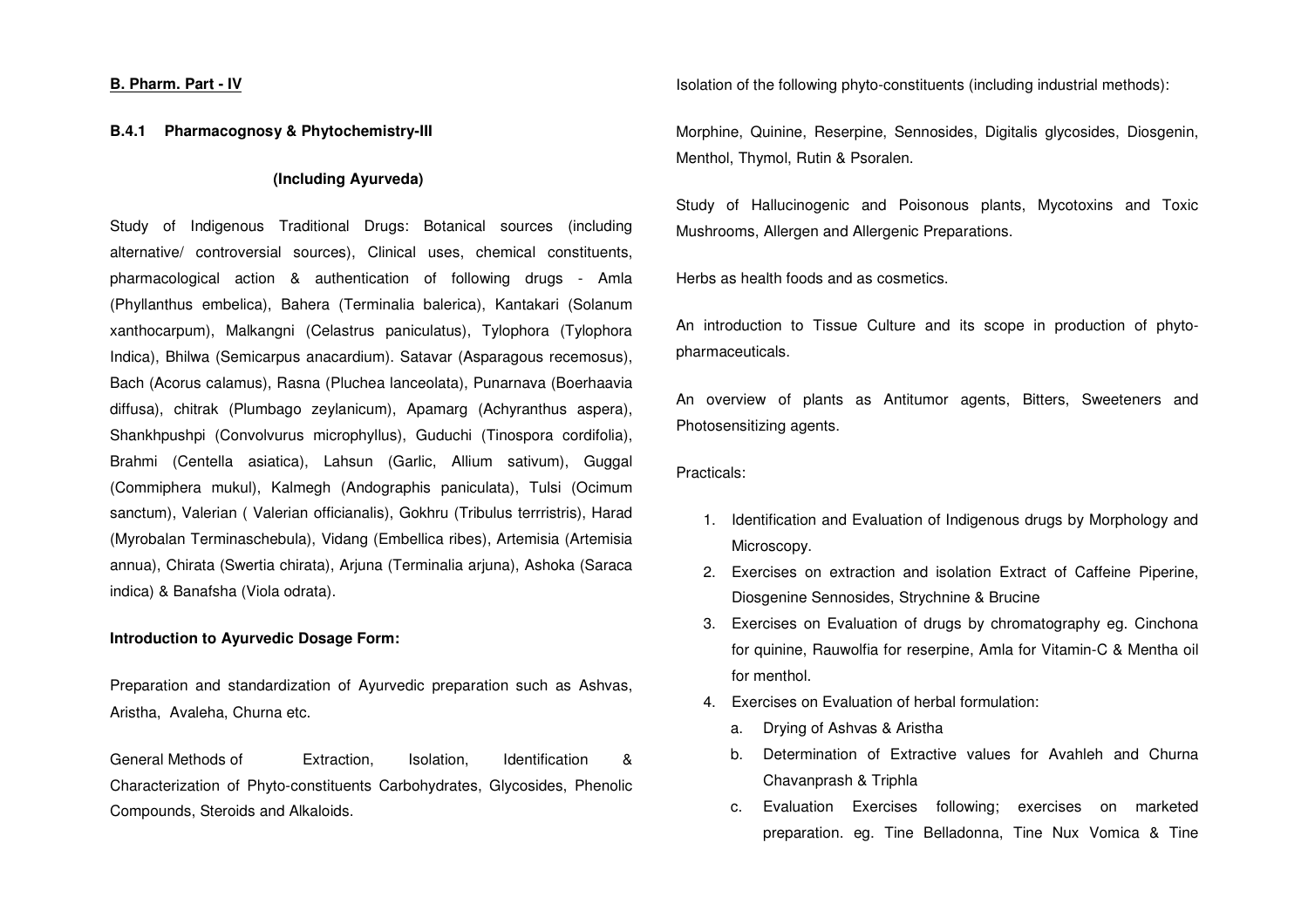Vasaka.

- 5. Study of drugs of Herbal Museum
- 6. Visit of Medicinal Plant Garden for live interaction.
- 7. Experiments on Plant Tissue Culture.

#### Books Recommended:

- 1. Pharmacognosy- Tyler, Brady, Robbers.
- 2. Pharmacognosy- Trease and Evans.
- 3. lndian Materia Medica- Nadkarni.
- 4. lndian Medicinal plants- ICMR Publication.
- 5. Pharmacognosy- S.S. Handa

#### **B.4.2 Biopharmaceutics & Pharmacokinetics**

GIT Absorption of Drugs: Mechanism, physio-chemical, Biological and pharmaceutical factors affecting drug absorption through GIT. Techniques for the GIT absorption assessment.

Biopharmaceutical study of drugs: Introduction to Biopharmaceutics, distribution, metabolism and elimination of drugs, biopharmaceutical study of drugs. Blood level concentration biological half life, elimination rate constant. Apparent volume of distribution.

Bioavailability and bioequivalence: Definitions, federal requirements, methods of determination of bioavailability using blood and urinary excretion data. Protocol design for bioavailability assessment. Methods for bioequivalence determination.

Pharmacokinetic: Introduction to pharmocokinetics including history and their role in related disciplines.

Compartment Models: Definition, Basis of classification, Model selection criteria.

One compartment open model with first order elimination kinetics, pharmacokinetics of single dose administration as applied to intravenous (rapid/bolus) and oral administration, intravenous transfusion superposition principle and multiple intravenous and oral administration, pharmacokinetic basis of sustained release formulations.

Two compartment open model with first order elimination kinetics, pharmacokinetics of single and multiple dose administration, as applied to intravenous (rapid / bolus) and oral administration intravenous infusion, pharmacokinetic basis or sustained release formulations.

Absorption kinetics: Curve fitting, Wagner -Nelson, Loo-Riegelman methods and Deconvolution methods for estimation of absorption rate constants

Dosage regimen: Dosage regimen adjustment in patients with and without renal failure

Non-Compartmental Analysis: Statistical moments. Application bioavailability determination

Non Linear pharmacokinetics: Michaelis Menten's kinetics, pharmacokinetic characteristics In-vivo estimation of Km and Vm, Unit impulse response Application in bioavailability determination.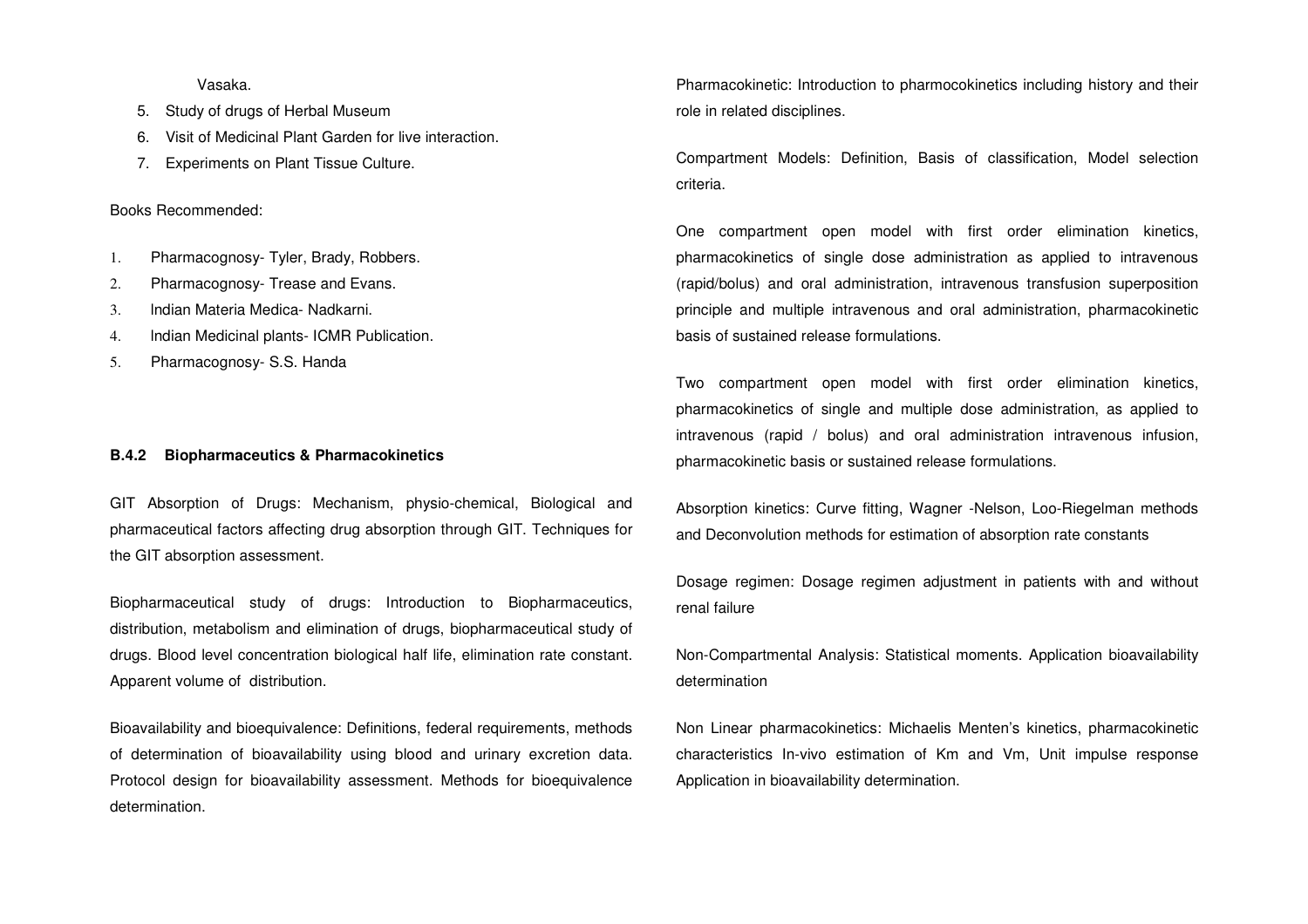#### **Practicals:**

Practicals based 0n ADME process, bioavailability. Bioequivalence Protein binding, compartment models, Non-linear pharmacokinetic analysis, experiments should be performed on animal and human volunteers

#### **Books Recommended:**

2. Hand book of Basic Pharmacokinetcs - Ritchel W.A. Drug Intelligence Publication, M. Hamilton, 1977.

- 3. Fundamentals of Clinical Pharmacokinetics- wagner J .c., Drug Intelligence Publication, m Hamilton. 1975
- 3. Remington's Pharmaceutical Sciences- Gennaro A. R., ed., 19<sup>th</sup> Edition, Mack Publishing Co., Easton Pa. 1995
- 4. Clinical Pharmacokinetics- Rowland M & Tozer N 2<sup>nd</sup> ed., Marcel Dekker New York 1982
- 5. Pharmacokinetics Gibaldi M. & Perrier, D. 2<sup>nd</sup> Ed .. Marcel Dekker, New York, 1982
- 6. Pharmacokinetics for the Pharmaceutical Scientist Wagner, J. C., Technomic Publishing AG, Switzerland, 1993.
- 7. Biopharmaceutics and Pharmacokinetics Notari R.E., 2<sup>nd</sup> ed Marcel Dekker, New York, 1975.

### **B.4.3 Hospital & clinical Pharmacy**

Organisation and structure organization of a hospital and hospital pharmacy, responsibilities of a hospital pharmacist, pharmacy and therapeutic Committee, budget preparation and implementation. Hospital formulary contents, preparation and revision of hospital formulary.

Drug store management and inventory control.

a. Organisation of drug store, types of materials stocked storage conditions.

b. Purchase and inventory control- principles-purchase procedures-purchase order- procurement and stocking

Drug Distribution System In Hospitals.

a. Out patient dispensing- methods adopted.

b. Dispensing of drugs to inpatients Types of drug distribution systems. Charging. policy-labeling.

c. Dispensing of drugs to ambulatory patients.

d. Dispensing of controlled drugs.

e. Central Sterile supply unit and its management: Types of materials for sterilization- packing of materials prior to sterilization-sterilization equipments -supply of sterile materials.

f. Manufacture of sterile and nonsterile products policy: waking on manufacturable items, demand and costing- faculty requirements, Manufacturing practice, master formula card, production control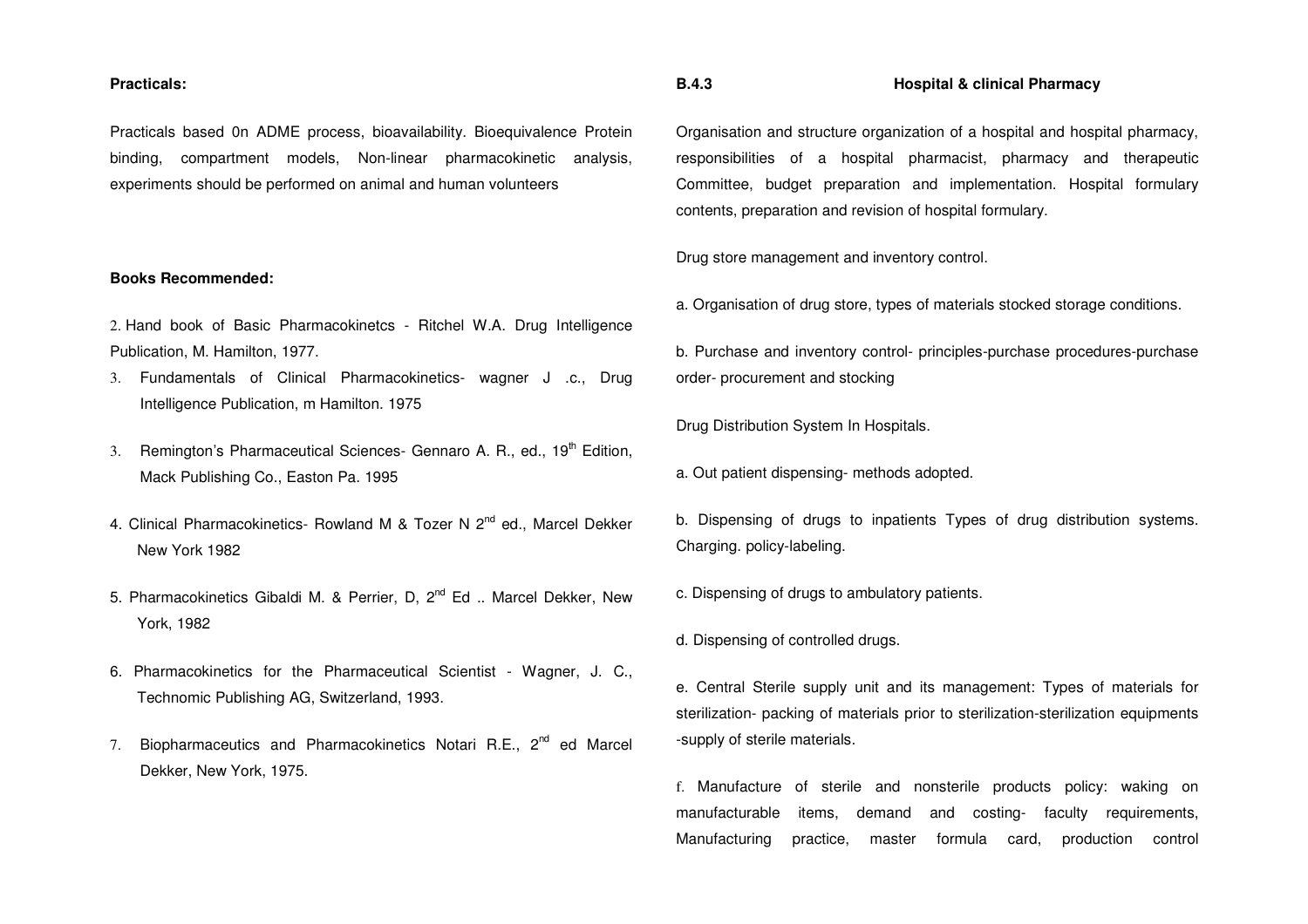manufacturing records.

g. Drug Information service : Sources of information on drugs, diseases, treatment schedules, procurement of informations - noncomputerized services (e.g. MEDLINE), computer systems for prescription tiling drug profile, patient medication profile, cases on drug interaction and adverse reactions, radiosynthetic cases, etc., Retrieval of information: medication error.

- h. Nuclear Pharmacy: Introduction to radioisotopes and radio pharmaceuticals: radio active half Life Units of radio activityproduction of radio pharmaceuticals, methods of isotopic tagging preparation of radio isotopes in laboratory using radiation dosimetry, permissible radiation dose, level, radiation hazards and their prevention specifications for radio active laboratory.
- I. Drug Research Programme : Basic clinical pharmacokinetics, drug delivery system and therapeutics consideration, clinical toxicology, New Drug Development , Clinical Trial & post marketing surveillance.
- J. Drug use during pregnancy, elderly, infancy, drug induced diseases, essential drugs, therapeutic drug monitoring.

k. Diagnostic & Laboratory reagents / kits contrast medias.

I. Definition and management of,

- a. CVS disorders: hypertension, congestive heart failure, angina, myocardial infraction, arrhythmias.
- b. CNS disorders: Epilepsy, parkinsonism, Schizophrenia, Alzheimer, Depression.
- c. Respiratory disorders: Asthma,
- d. GIT disorders: peptic ulcer, acidity, hepatitis, cirrhosis.
- e. Endocrine disorders: diabetes mellitus.
- f. Infection diseases: cancer, tuberculosis, leprosy, urinary tract infection.
- g. Joint and connective tissue disorders: rheumatic diseases, gout, hyperuricaemia.

# **B.4.4 Industrial Management Including Marketing**

Plant location and layout of an industry various factors affection locational aspects, layout of building and equipment, product layout Vs Process layout, compliance of pollution control measures. Elementary knowledge of factories act.

Planning and decision making: definition, importance of planning, steps involved indecision making objectives, strategies policies and programme.

Management by objective - MBO process, objectives, multiplicity.

Production, planning and control, scientific purchasing, quality control, problem of productivity, stores, Organization, location of store, receiving, inspection and issue of materials, control of stored and stocks, stored discounting and records.

Personnel management: selection, appointment, training, transfer, promotion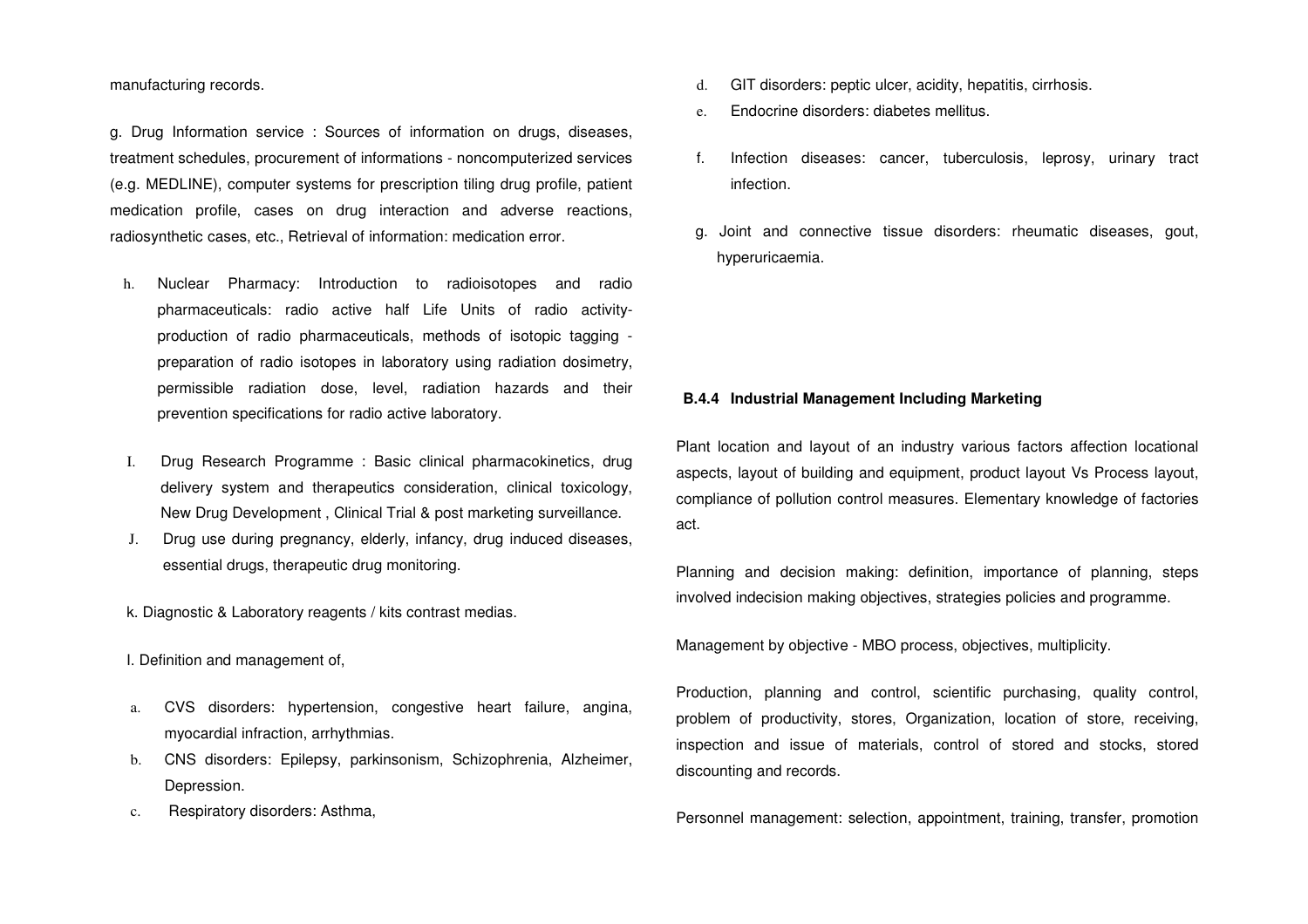and demotion, remuneration, job evaluation, human relations.

Pharmaceutical marketing functions: buying, selling, transportation, storage, finance, feedback information, channels of distribution, wholesale, retail, departmental store, multiple shop and mail order, business.

Sales forecasting: Various methods, analysis, limitations and advantages.

Salesmanship principles of sales promotion, advertising, ethics of sales, merchandising, literature, detailing.

Market Research Recruitment, training, evaluation compensation to the pharmacist

Finance: Principles of economics with special reference to the laws of demand and supply, demand curves, layout welfare, general principles of insurance and inland and foreign trade, procedure of exporting and importing goods,

Accountancy: Principles of account, Ledger posting and journal entries, preparation of trial balance, columns of a cash book. Band recoiliation statement, rectification of errors, profit and loss account, balance sheet, purchase, keeping and pricing of stocks. Treatment of cheques, Bills of exchange, promissory notes and hundies, documentary bills.

Books Recommended:

- 1. Principles and practice of management Peter Drucker
- 2. Principles of management Koontz O'Donnel
- 3. Business organization and management Shukla
- 4. Business Organization Ghosh
- 5. Principles of Industrial organization- Kimball and Kimball
- 6. Double entry book keeping ---Batliboi
- 7. Professional Pharmacy- Jain and Sharma
- 8. Factories Act

#### **B.4.5 Pharmaceutical Analysis - III**

The students should be made well acquinted with the use of following techniques as applied to assay of drugs in quality assurance programme.

Solvent extraction methods, counter current distribution technique.

The use nonaqueous methods for the estimation of drugs.

Chromatography techniques, column, paper, TLC, Ion exchange, Gels filtration. Basis of GLC and HPLC (Instrumentation excluded)

Use of visible and UV spectriophotometry, spector flurometry, nephelometry, turbidometry, amperometry and polarography.

Atomic absorption spectrophotometry- Flame photometer,

Numerical problems based on above

Polarography and amperometry

Practicals: based on

- 1. Gravimetric Analysis.
- 2. Non aqueous methods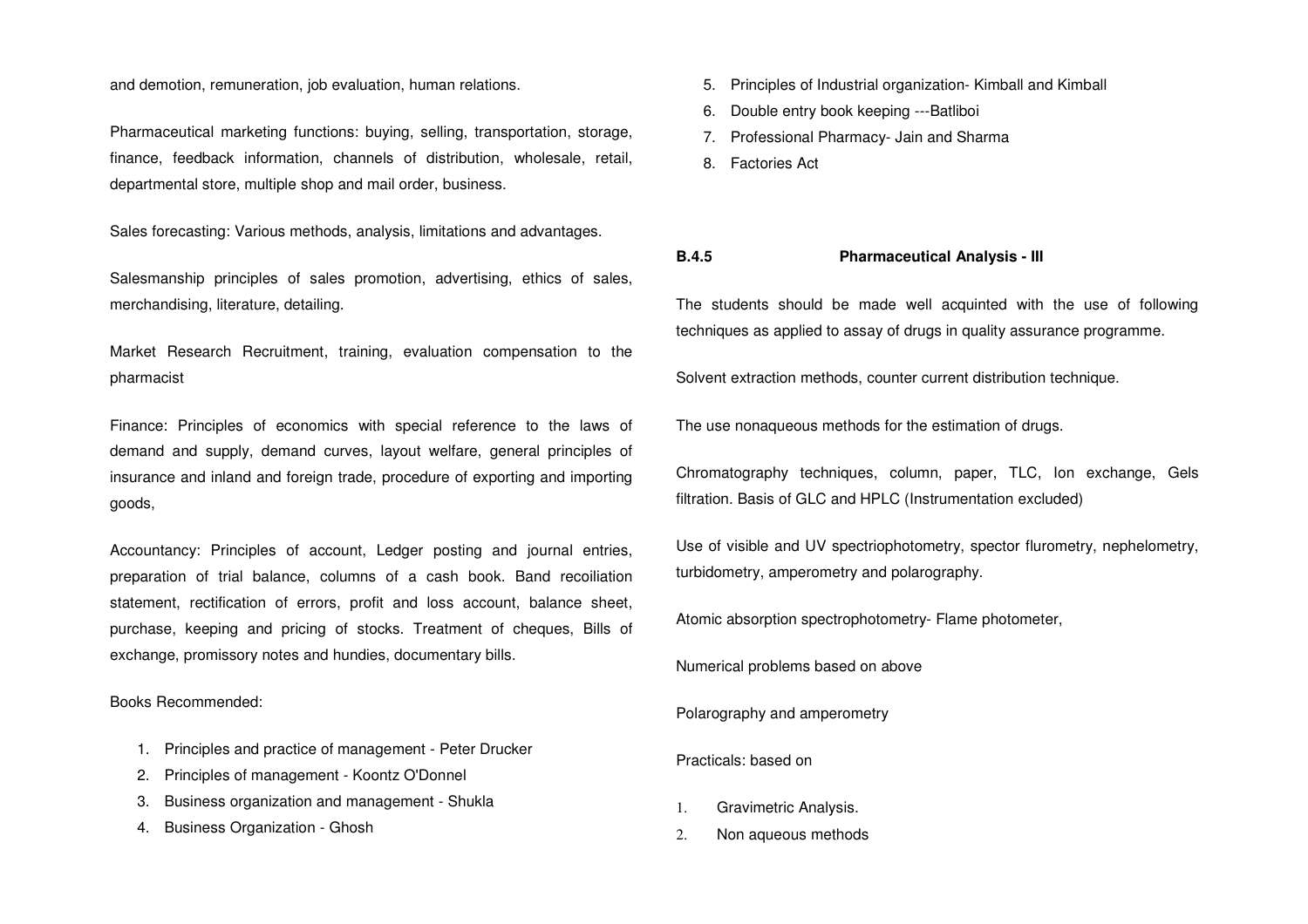- 3. Diazotization.
- 4 Extraction methods
- 5. Spectral methods
- 6. As applied to drugs and drug mixtures.

#### **Books Recommended:**

- 1. Vogel- T.B. of Quantitative Chemical Analysis.
- 2. Practical Pharmaceutical Chemistry A.H. Beckettt and I.S. Stenlake, Part I & II, The Athlone Press, London University.
- 3. Paper Chromatography and Electrophoresis by block Durrun.
- 4. A text book of pharmaceutical analysis by K.A. Connors.
- 5. Pharmaceuticals Analysis by J. Higuchi and E.B. Hansen, Inter Science publisher John Willey and Sons New York, London, Sidney.

#### **B.4.6 Pharmaceutical Chemistry – VI**

#### **(Medicinal Chemistry II)**

A general discussion shall include classification under each topic and physiological, biological and therapeutic- importance of the compounds mentioned . A few lectures shall be devoted in the general treatment of steric aspects in relation to the biological activity.

Steroids : Isolation, color reaction, and nomenclature of sterols. Chemistry of

cholesterol (excluding stereochemistry of the side chain and synthesis) and conformational analysis.

Steroidal Hormone : Synthesis of Testosterone, progesterone, oestrone and cortisone acetate from diosgenin and cholesterol. Structure activity relationship of cortex hormone.

Nonsteroidal Estrogen: Diethylstilbosterol, (DES), Dienesterol, Hexoesterol.

Vitamins: constitution and physiological importance of vitamin A, thiamine, riboflavin, ascorbic acid and folic acid. Pantothenic acid, pyridoxine tocopherol.

Antibiotics : constitution and therapeutic importance of penicillines and chloramphenicol; chemistry or streptomycin. A study of tetracycline, neomycin, nystatin, bacitracin, cycloheximide, griseofulvin and cyclosporin. Structure activity relationship in chloramphenicol.

Sulphonamides : Mode or mechanism of action, physiochemical parameters and bacteriostatic activity of sulphonamides. Synthesis and uses of sulphadiazine, sulphaguanidine, sulphamerazine, sulphadimidline, sulphamethoxazole, sulphathiazole & sulphasomidine. Drug combinations. Sulphonamides as hypoglycemics.

Antimycobacterial Agents :A general survey of antitubercular antileprosy drugs. Synthesis, mechanism of action of PAS, isoniazid, pyrazinamide and sulphones. SAR in hydrazide series and sulphones.

Antimalarials : synthesis and therapeutic importance of pamaquin, primaquin,. chloroquin, amodiaquin, quinacrine, chloroquanide and pyrimethamine. SAR in 4 and 3 aminoquinolines.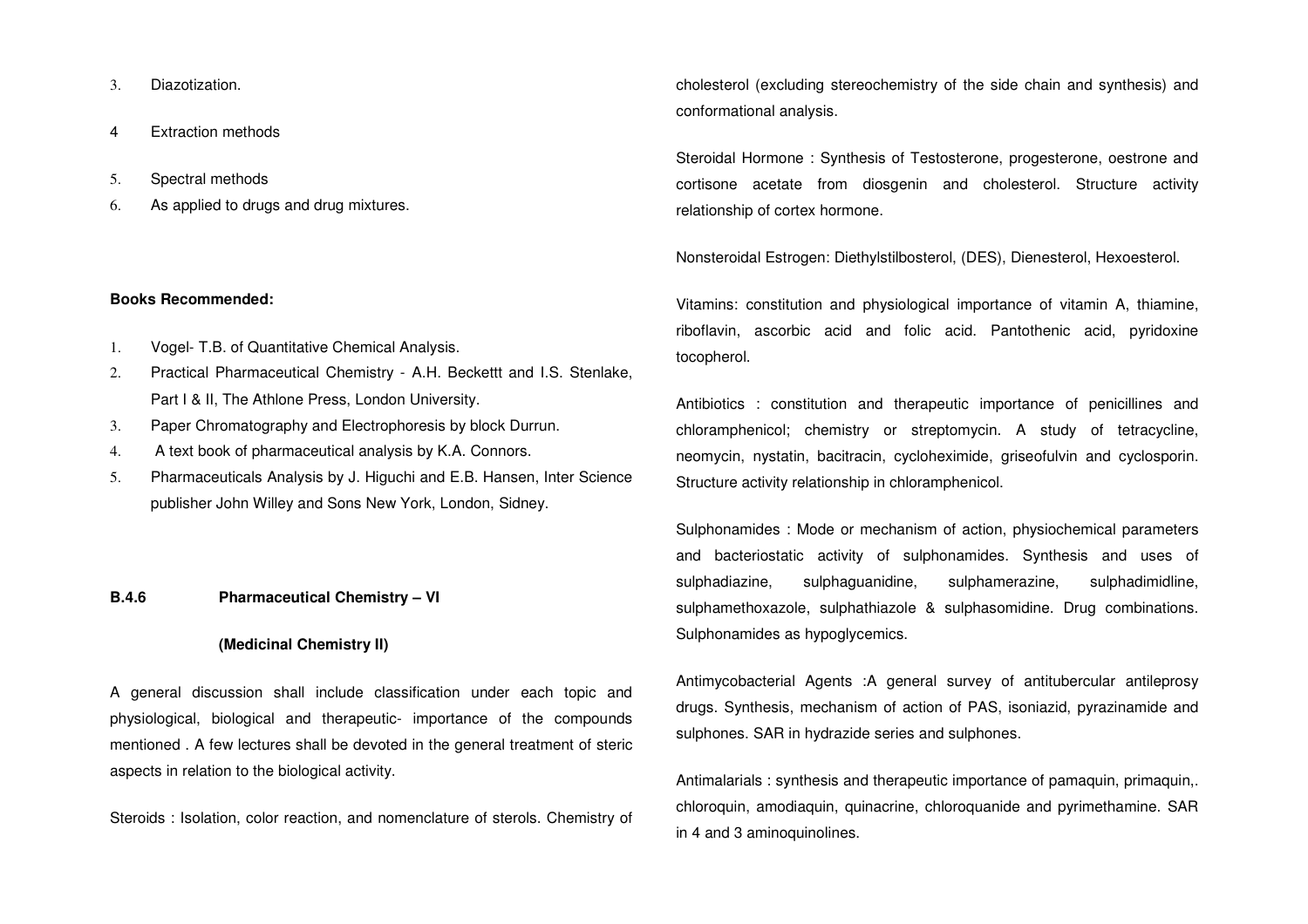Antiamoebics : synthesis and therapeutic importance of biallylamicol, mantomide and tinidazole. Combined therapy in amoebiasis. A study of emetine, conessine and antibiotics as Antiamoebics.

Neoplastic Drugs: A study of alkylating agents and anti metabolites in therapy of neoplastic diseases.

Antiviral agents : the scope in therapy of adamantine derivatives, thiosemicarbazones, pyrimidines and purine analogues and benzimidazoles.

Eicosaonoids : biosynthesis of prostaglandin's and their importance. General survey of importance compounds used as anthelmintics, antifungal agents, urinary antiseptics, disinfectants and antiseptics.

Drug Design: principles of drug design including QSAR & molecular modeling.

#### Practicals :

Synthesis involving some name reactions, Heterocyclic nuclei and some simple drugs

#### Book Recommended:

- 1. Wilson & Giswold : text book of organic medicinal and pharmaceutical Chemistry.
- 2. Burger: Medicinal Chemistry.
- 3. Finar: Organic chemistry vol-II.
- 4. Fieser and Fieser: steroids.
- 5. Malone, Dyson and Purey : May's chemistry of synthetic drugs.

#### **B.4.7Pharmaceutical Technology-II**

(Including Biological Pharmacy)

#### Parenteral products:

- a. preformulation factors, route of administration, water for injection, pyrogenicity, non aqueous vehicles, isotonicity and methods of its adjustments.
- b. Formulation details, containers and closure and selection.
- c. Prefiling treatment. washing of containers and closure, preparation of solution and suspensions, filing and closing of ampoules and vials infusion fluid equipments for large scale manufacture and evaluation for particulate matter.
- d. Aseptic techniques, source of contamination and methods of prevention. Design of aseptic area, laminar flow benches services and maintenance.
- e. Sterility testing of pharmaceuticals.

#### Micro - encapsulation

Types of microcapsules, importance of micro-encapsulation in pharmacy, microencapsulation by phase separation and co-acervation, multiorifice, spray drying spray congealing, polymerization, complex emulsion, air suspension technique, coating pan and other techniques.

sustained and controlled drug delivery : design and development, physiochemical, biological and pharmacokinetic properties influencing design and performance of controlled release product, materials and methods used in their formulation, dose designing. In vitro and in vivo evaluation.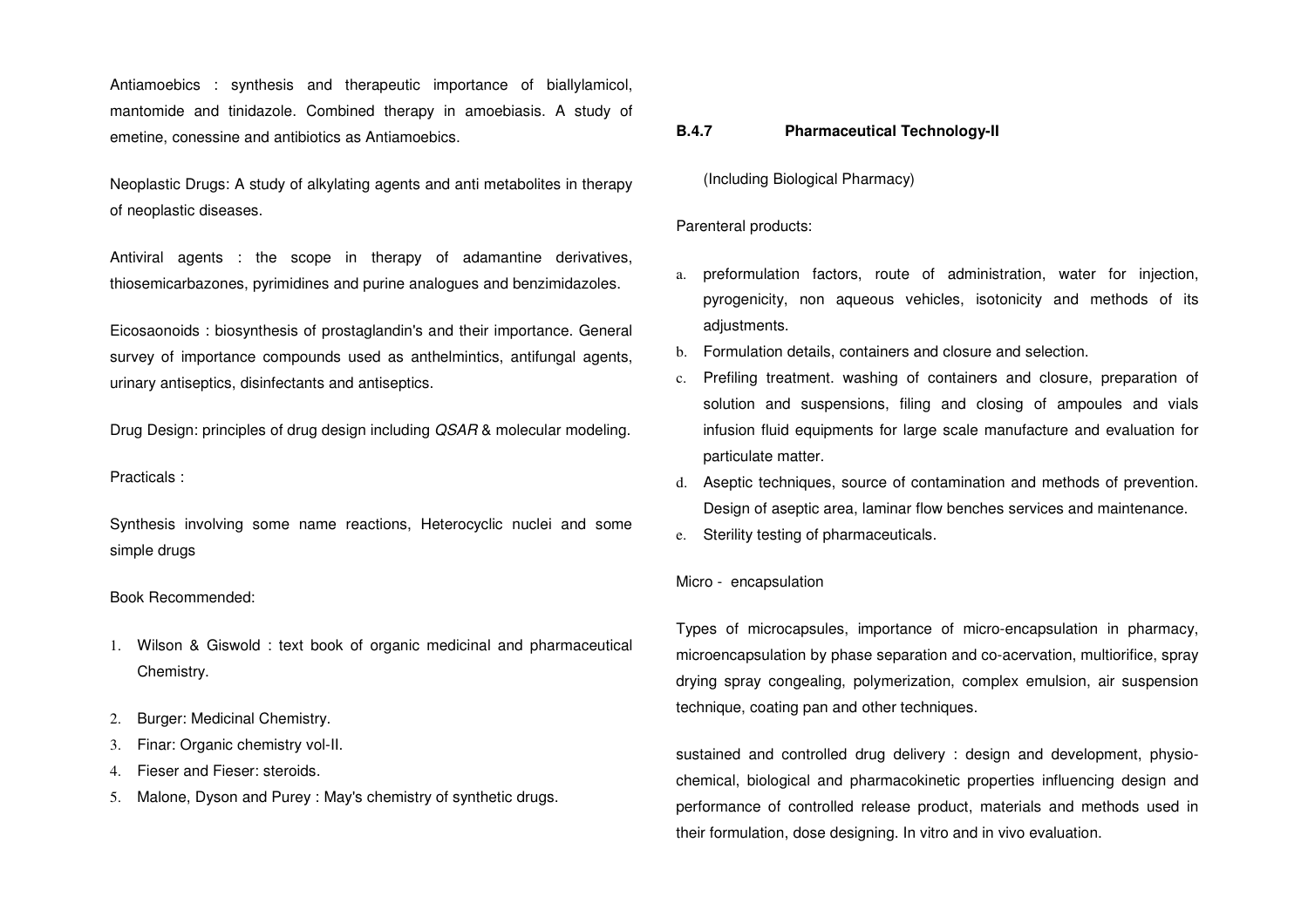Novel drug delivery systems : Introduction to novel drug delivery systems, their merits and demerits, drug targeting.

Quality control assurance (including Good Manufacturing Practice)

Surgical products : Definition, primary wound Dressing, absorbents – surgical cotton, surgical gauzes etc. bandages, adhesive tape, protective cellulosic headstates, official dressing, absorbale suturescatgut and other, nonabsorable sutures and others medical prosthetics and organ replacement material.

Biological Pharmacy : Glandular products, preparation of pure extracts or isolation of pure substances and their dosage forms-pituitary, adrenal, pancreas, thyroid, parathyroid, ovary, liver, stomach, urine, blood products and plasma substitutes.

Collection, processing and storage of : Whole human blood, concentrated human RBCs, dried human plasma, protein fraction, dried human serum, dried fibrinogen, human thrombin, human normal immunoglobulin, human fibrin foam, plasma substitutes – ideal requirements, PVP, dextran 40 to 100.

Biologicals obtained by fermentation : fermentation, general requirements, media, equipments, principles and production of penicillin, 6 APA, semi synthetic penicillin's, streptomycin, tetracycline's, erythromycin, vitamin C, vitamin B-2, riboflavin, citric acid, lactic acid, alcohol, glycerol, acetic acid, butyric acid.

Antibiotics : historical development of antimiotics, antimicrobial spectrum and methods used their standardization, fermenter and its design, control of different agents. design of fermentation process Isolation of fermentation products with special reference to penicillines, streptomycins and

tetracyclines and vitamin B-12. Antibiotics resistance.

Practicals :

Preparation and evaluation of injections, sterility testing sustained release formulations, biological products, enteric coating, evaluation of surgical products.

Book Recommended :

- 1. Herbert A. Liebermann, Leon Lachman and J.B. Schwartz "Pharmaceutical Dosage forms" Tablets, Vol. I, II, III Marcel Dekker Inc, New York, 1989.
- 2. H.C. Ansel & N.G. Popovich "Pharmaceutical Dosage forms and drug delivery system" 5<sup>th</sup> edition, Lea & Febiger, Philadelphia, 1990.
- 3. Remington's Pharmaceutical Sciences.
- 4. American pharmacy- sprowls and beal.
- 5. Industrial pharmacy- lachman& others.
- 6. Physical pharmaceutics- shotton & ridway.
- 7. Bentley's "text book of pharmaceutics"- Rawlins.
- 8. Professional pharmacy- jain & sharma.
- 9. Industrial microbiology- Steiner.

#### **B.4.8 Library Assignment/ Industrial Tour / Project Report**